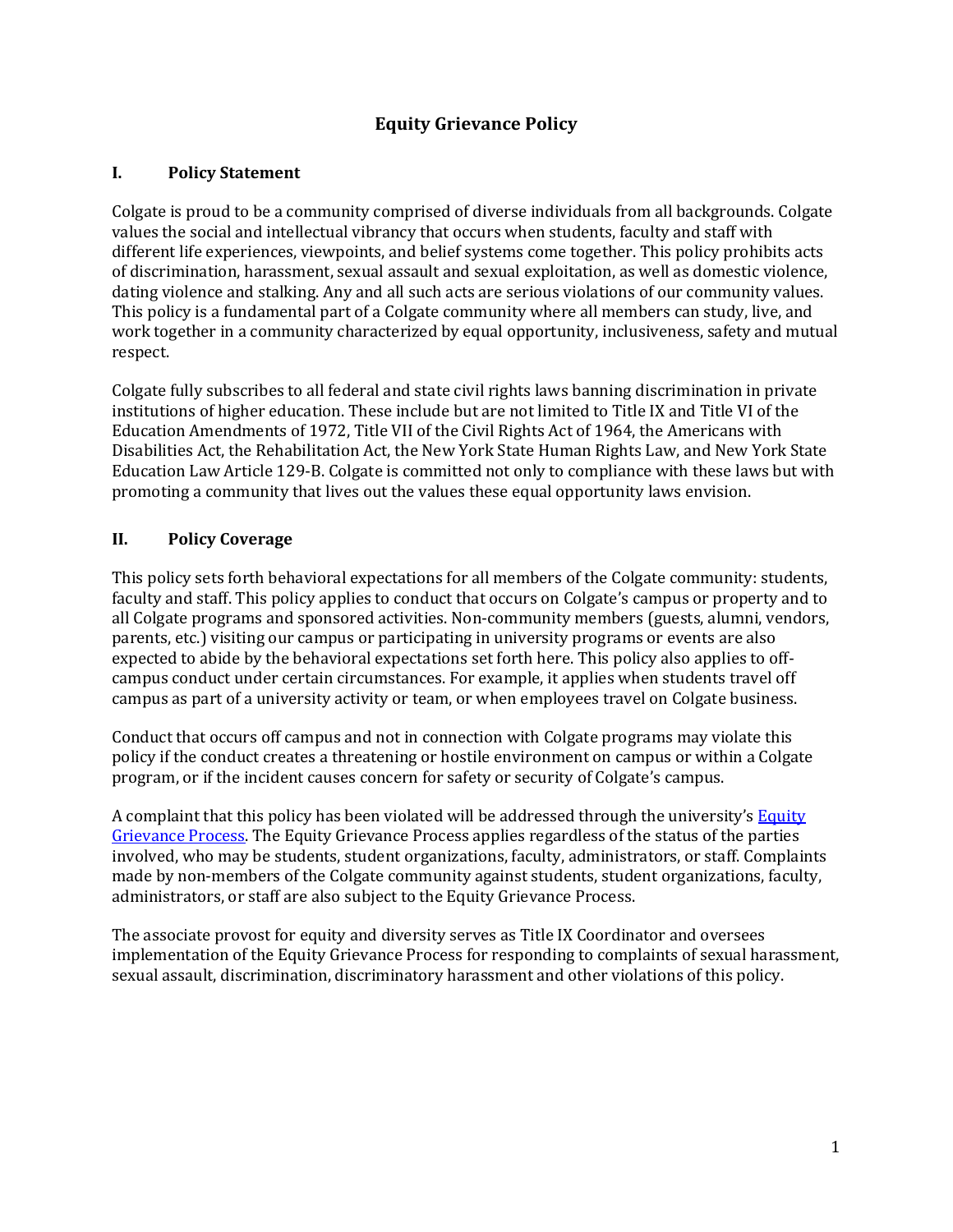Inquiries may be made to:

Marilyn ("Lyn") Rugg, Ph.D. Associate Provost for Equity and Diversity & Title IX Coordinator The Office of Equity and Diversity 102 Lathrop Hall Colgate University 13 Oak Drive Hamilton, NY 13346 315-228-6161

## **III. Definitions**

## A. Discrimination

Colgate University complies with all federal and state civil rights laws banning discrimination in private institutions of higher education. Colgate will not discriminate against any person because of race, color, sex, pregnancy, religion, creed, national origin (including ancestry), citizenship status, physical or mental disability, age, marital status, sexual orientation, gender identity and expression, veteran or military status (including special disabled veteran, Vietnam-era veteran, or recently separated veteran), predisposing genetic characteristics, domestic violence victim status, or any other protected category under applicable local, state, or federal law.

The term "discrimination" refers to an act that disadvantages a person *and* that occurs because of the affected individual's race, color, sex, pregnancy, religion, creed, national origin (including ancestry), citizenship status, physical or mental disability, age, marital status, sexual orientation, gender identity and expression, veteran or military status (including special disabled veteran, Vietnam-era veteran, or recently separated veteran), predisposing genetic characteristics, domestic violence victim status, or any other characteristic protected by applicable law. This list is often referred to as "protected characteristics". Examples of discrimination include but are not limited to denying a student a research opportunity because of the student's race, disability, sexual orientation or other protected characteristic; giving a student a lower grade than deserved because of the student's gender, military service, religion, or other protected characteristic; denying an employee a raise because of the employee's age, marital status, or other protected characteristic. 

## B. Harassment

Harassment is unwelcome, offensive conduct that occurs on the basis of race, color, sex, pregnancy, religion, creed, national origin (including ancestry), citizenship status, physical or mental disability, age, marital status, sexual orientation, gender identity and expression, veteran or military status (including special disabled veteran, Vietnam-era veteran, or recently separated veteran), predisposing genetic characteristics, domestic violence victim status, or any other protected category under applicable local, state, or federal law. Sexual harassment is one form of harassment that is characterized by unwelcome conduct that is sexual in nature.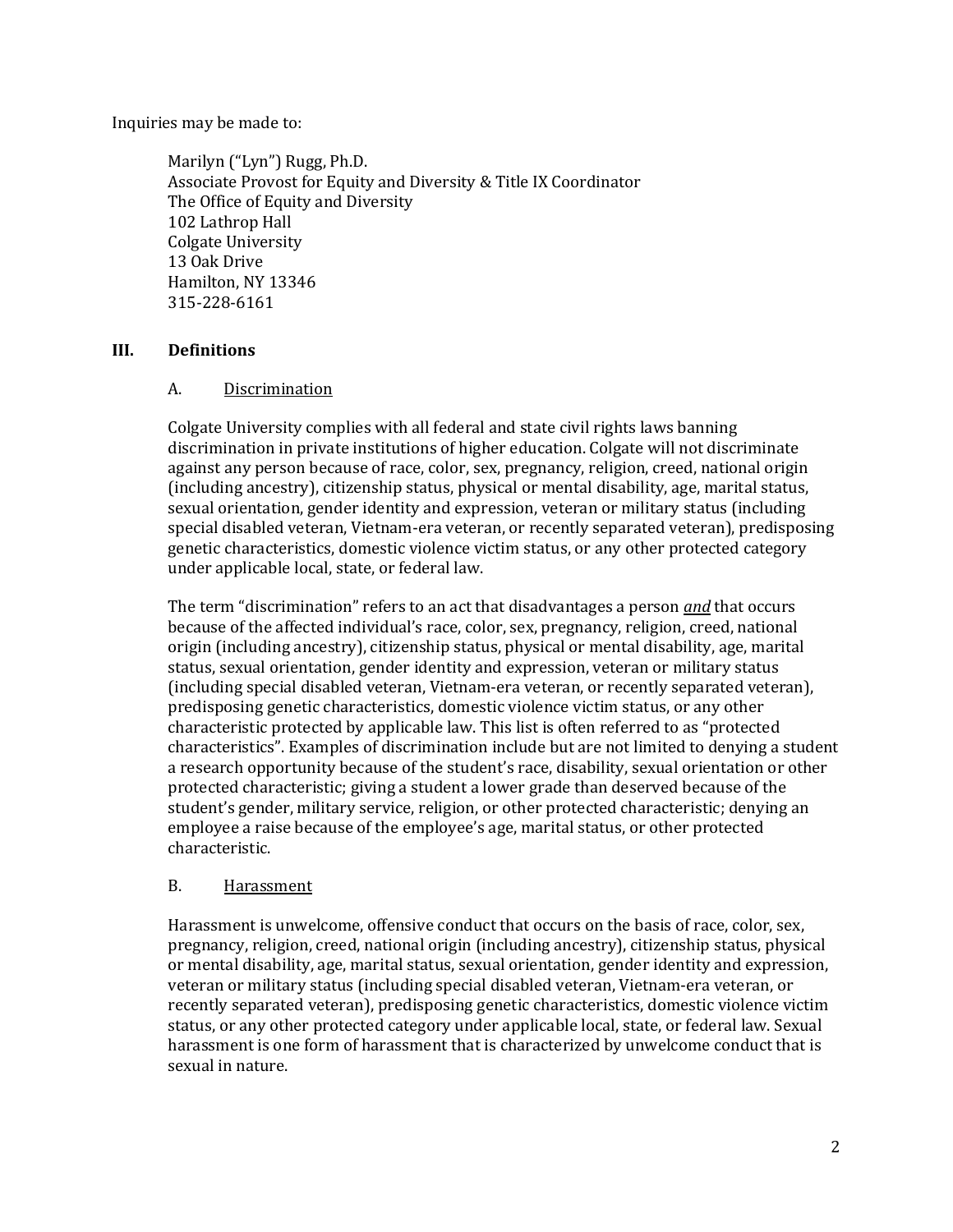Harassing conduct can occur in various forms, including:

- i. Verbal such as unwelcome sexually suggestive, demeaning, or graphic comments; using ethnic, racial, religious, or other slurs to refer to a person; or jokes or comments that demean a person on the basis of gender, race, color, religion, ethnicity, national origin, sexual orientation, gender identity or expression, age, or disability.
- ii. Physical such as unwanted sexual contact; sexual intimidation through physical threats; physical threats toward or intimidation of another on the basis of gender, race, color, religion, ethnicity, national origin, sexual orientation, gender identity or expression, age, or disability.
- iii. Visual such as exposing another person to unwanted pornographic images; creating or displaying racially, ethnically, religiously offensive pictures, symbols, cartoons, or graffiti.
- iv. Communication-based such as phone calls, e-mails, text messages, chats, or blogs that offend, demean, or intimidate another on the basis of gender, race, color, religion, ethnicity, national origin, sexual orientation, gender identity or expression, age, or disability.

A determination as to whether harassment occurred depends on the totality of the circumstances, including the context of a communication or incident, the relationship of the individuals involved in the communication or incident, whether an incident was an isolated incident or part of a broader pattern or course of offensive conduct, the seriousness or severity of the incident, the intent of the individual who engaged in the allegedly offensive conduct, and its effect or impact on the individual and the learning community. A "hostile environment" is created when the offensive behavior interferes with an individual's ability to participate in the University's programs (i.e., to work and to learn) when judged against a reasonable person standard. However, Colgate encourages individuals experiencing or witnessing offensive behavior to make a report as early as possible so as to have the situation corrected before it reaches the level of a hostile environment. Individuals with a concern need not worry about whether the behavior is sufficiently serious to constitute a hostile environment. The University reserves the right to remedy harassment pursuant to this policy even if the behavior in question does not rise to the level of legally recognized or actionable discrimination or harassment.

The fact that a person was personally offended by a statement or incident does not alone constitute a violation of this policy. The determination as to whether this policy has been violated takes into account the totality of the circumstances. Colgate considers the context of a communication or incident, the relationship of the individuals involved in the communication or incident, whether an incident was an isolated incident or part of a broader pattern or course of offensive conduct, the seriousness or severity of the incident, the intent of the individual who engaged in the allegedly offensive conduct, and its effect or impact on the individual and the community.

In all instances, a key factor is whether the complained-of behavior occurred because of one of the protected characteristics listed here. If it did not, the behavior is not regulated by this policy.

Colgate also prohibits "quid pro quo" sexual harassment, which means "this for that" harassment. It is a violation of this policy for any person to condition any benefit (such as a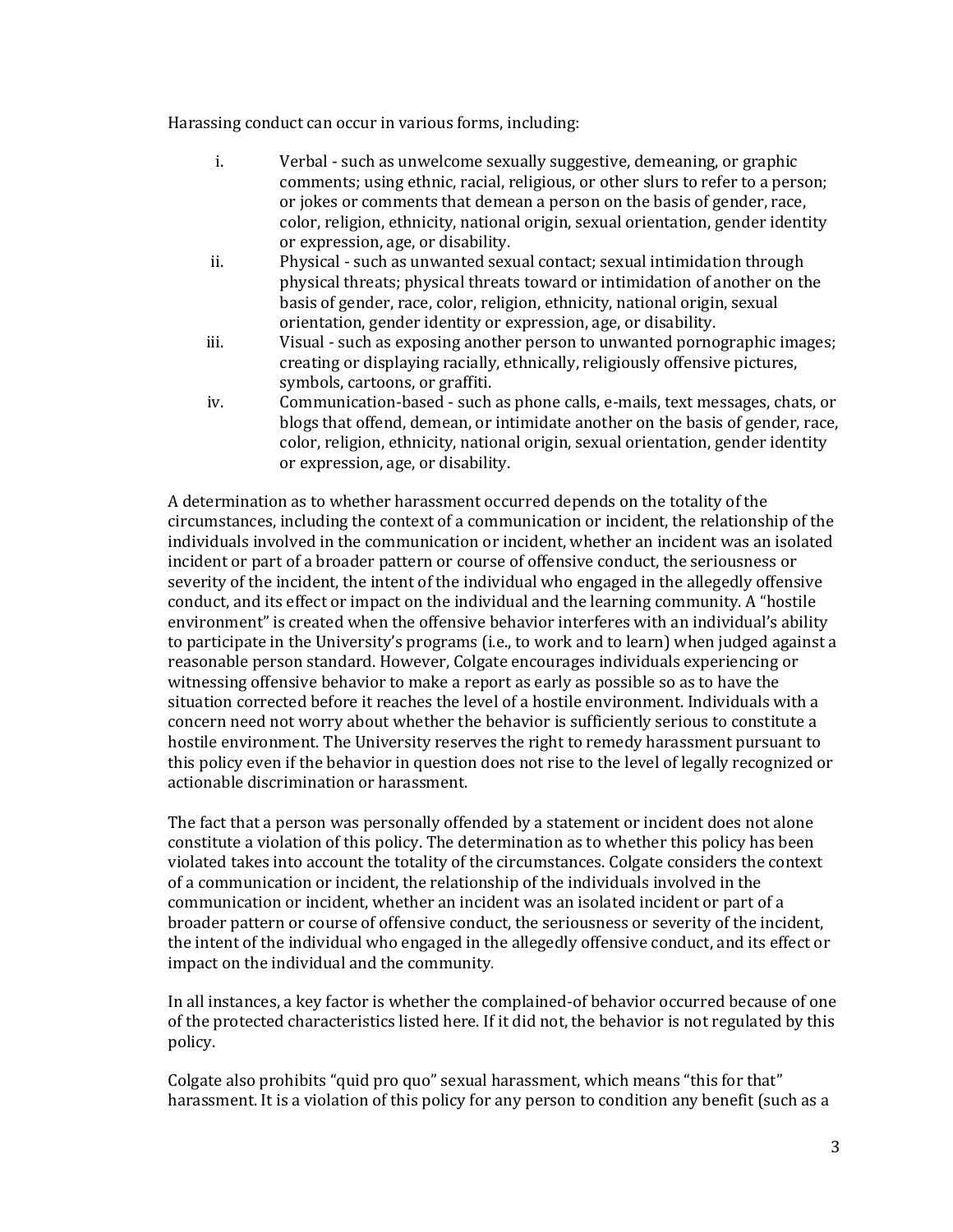grade in a class, a research opportunity, a promotion, etc.) on submission to sexual activity. No person should believe that any other person -- no matter their position of authority -has a right to require sexual activity in exchange for any benefit or advantage; they do not.

Faculty and administrators need to be especially sensitive to the power/authority relation in their interactions with students. Amorous relations between faculty and students, between administrators and students, or between coaches and students, contradict both professional ethics and this policy and are prohibited by Colgate.

#### C. Sex Offenses

### Sexual activity or contact must be based on **mutual and affirmative consent** to the **specific** *activity or contact*.

Affirmative consent is a knowing, voluntary, and mutual decision among all participants to engage in sexual activity. Consent can be given by words or actions, as long as those words or actions create clear permission regarding willingness to engage in the sexual activity. Silence or lack of resistance, in and of itself, does not demonstrate consent. The definition of consent does not vary based upon a participant's sex, sexual orientation, gender identity, or gender expression. Whenever the word "consent" is used in this policy, it should be understood to mean affirmative consent as defined here.

Since individuals may experience the same interaction in different ways, it is the responsibility of each party to take reasonable steps to ensure that the other has consented before engaging in the activity.

A person cannot consent if that individual is incapacitated. Incapacitation is defined as a state where someone lacks the ability to knowingly choose to participate in a specific activity. Incapacity may be caused by the lack of consciousness, sleep, involuntary restraint, or other factors that prevent voluntary choice. Depending on the degree of intoxication, someone who is under the influence of alcohol, drugs or other intoxicants may be incapacitated and therefore unable to consent. An individual who engages in sexual activity when the individual knows, or should know, that the other person is physically or mentally incapacitated has violated this policy. Consent is required regardless of whether the initiator is under the influence of alcohol or other drugs. It is not an excuse that the person initiating the sexual activity was intoxicated or incapacitated due to alcohol or other drugs and, therefore, did not realize the incapacity of the other.

Consent to some sexual contact (such as kissing or fondling) cannot be presumed to be consent for other sexual activity (such as intercourse). A current or previous dating relationship is not sufficient to constitute consent. Further, past consent to engage in sexual activity with any person cannot be presumed to be consent to sexual activity in the future with the same or a different person.

The existence of consent is based on the totality of the circumstances, including the context in which the alleged incident occurred and any similar previous patterns that may be evidenced. A person can withdraw consent at any time during sexual activity by expressing in words or actions that they no longer want the act to continue. When consent is withdrawn or can no longer be given, the other person must stop immediately.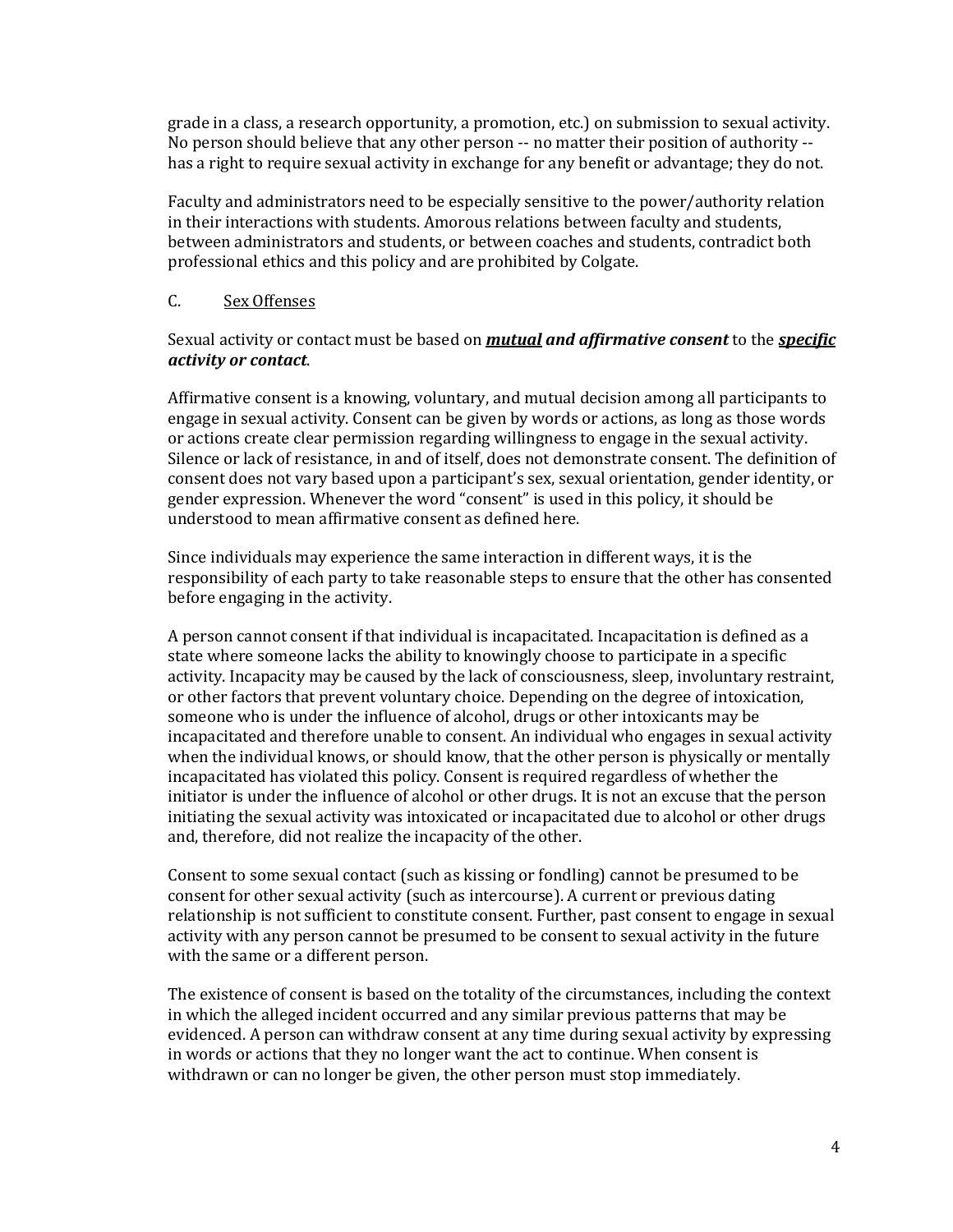Consent cannot be given as result of coercion, intimidation, force, or threat of harm. In New York State, a minor (meaning a person under the age of 17 years) cannot consent to sexual activity. This means that sexual contact by an adult with a person younger than 17 years old is a crime as well as a violation of this policy, even if the minor wanted to engage in the act.

Sex offenses occur between members of the same sex and the opposite sex. In all cases, the issue is not the gender or sexual preference of the individuals involved but rather the activity and whether the parties to the activity affirmatively consented to engage in it.

- i. Sexual Assault. Consistent with federal law, Colgate defines sexual assault as including:
	- a. Non-Consensual Sexual Intercourse. Sexual assault of this type includes the penetration, no matter how slight, of the vagina or anus with any body part or object, or oral penetration by a sex organ of another person, forcibly or without affirmative consent or where the victim is incapable of affirmative consent due to mental or physical incapacity. This type of sexual assault also includes non-forcible sexual intercourse with a person who is under the statutory age of consent. In New York, the statutory age of consent is 17 years old.
	- b. Non-Consensual Sexual Contact. This form of sexual assault includes any intentional touching, however slight, for purposes of sexual gratification or with sexual intent, of the private body parts (including genitalia, anus, groin, breast, inner thigh, or buttocks) of another person without affirmative consent. This may include non-penetrative acts, touching directly or with an object, and/or touching the private body parts of another over clothing. This may also include forcing or causing another without affirmative consent to touch one's own private body parts.
- ii. Sexual Exploitation: When one takes non-consensual sexual advantage of another. Examples of sexual exploitation include but are not limited to observing or recording others engaged in sexual or private activity (such as undressing or showering) without the consent of all involved; or taking intimate pictures of another but then distributing the pictures to others without the photographed person's consent or in a way that exceeds the bounds of consent; or exposing one's genitals in non-consensual circumstances; or engaging in sexual activity with another while knowingly infected with a sexually transmitted disease (STD) without informing the other person of such infection.

## iii. Dating Violence

Dating violence refers to violent behavior (including, but not limited to, sexual or physical abuse or the threat of such abuse) that is committed by a person who is or has been in a social relationship of a romantic or intimate nature with the victim. This can include behavior such as coercion, isolation or other forms of emotional, verbal or economic abuse if it reflects a threat of sexual or physical abuse as described above.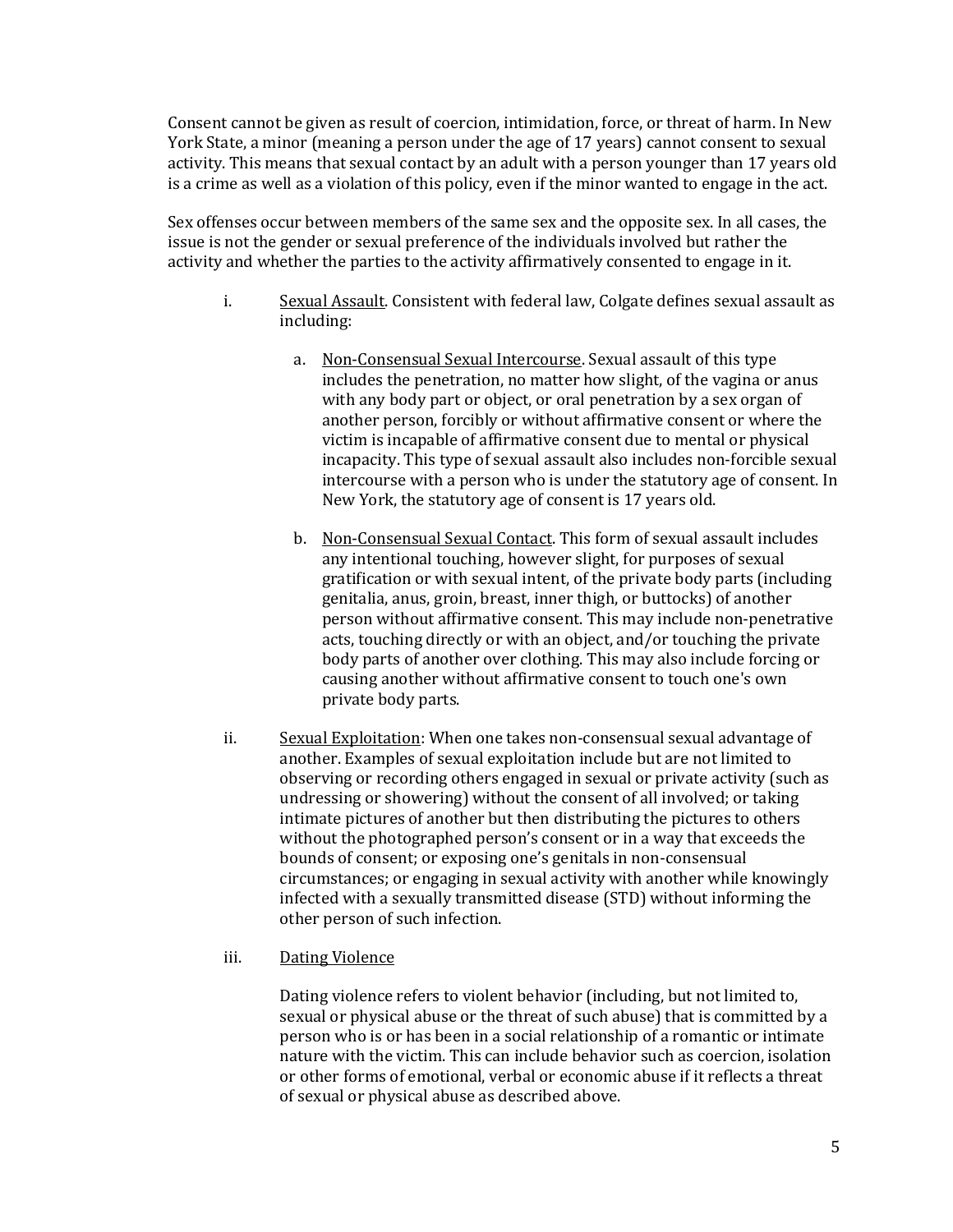#### iv. Domestic Violence

Domestic violence refers to violent behavior (including, but not limited to, sexual or physical abuse or the threat of such abuse) between spouses, former spouses or intimate partners, cohabitating romantic partners or individuals who were formerly cohabitating romantic partners, individuals who share a child in common, individuals who are similarly situated to spouses and/or individuals who are protected from the other person's acts under the domestic or family violence laws of the jurisdiction in which the act of violence occurs.

v. Stalking

Stalking is engaging in a course of conduct directed at a specific person that would cause a reasonable person to fear for their safety or the safety of others; or suffer substantial emotional distress. Stalking behavior may include but is not limited to repeated, intentional following, observing or lying in wait for another; or using "spyware" or other electronic means to gain impermissible access to a person's private information; repeated, unwanted, intrusive, and frightening communications from the perpetrator by phone, mail, email, text, etc.; making direct or indirect threats to harm an individual or the individual's relatives, friends, or pets; damaging or threatening to damage the property of the targeted individual.

Acts of sexual harassment, sex offenses, dating violence, domestic violence and stalking may be committed by any person upon any other person, regardless of the sex, gender, sexual orientation and/or gender identity of those involved. The issue in any case is not the gender or gender identity of the persons involved but the acts.

## D. Hate Crimes

For the purpose of this policy, a "hate crime" is defined as violence to a person or damage to property (or a threat to do so) or any other criminal act that is motivated entirely or partly by hostility toward or intolerance of another's race, color, religion, creed, ethnicity, ancestry, national origin, sexual orientation, gender identity or expression, marital status, military or veteran status, age, disability, or any other personal characteristic protected by law.

The following example demonstrates the difference between a crime and a hate crime. A student who selects a car at random in a campus parking lot and smashes the windshield has committed criminal mischief. A student who is biased against Muslims and smashes a windshield because they know that the car belongs to a Muslim student has likewise committed criminal mischief. However, this second incident is also a hate crime because the student was motivated by anti-Muslim bias.

Federal and state laws prohibit hate crimes, and hate crimes often result in enhanced criminal penalties. Students who commit hate crimes are subject to criminal prosecution in addition to discipline pursuant to this policy. The criminal process is separate and distinct from this policy. The fact that a criminal complaint has been filed, prosecuted, or dismissed will not prevent Colgate from pursuing disciplinary action.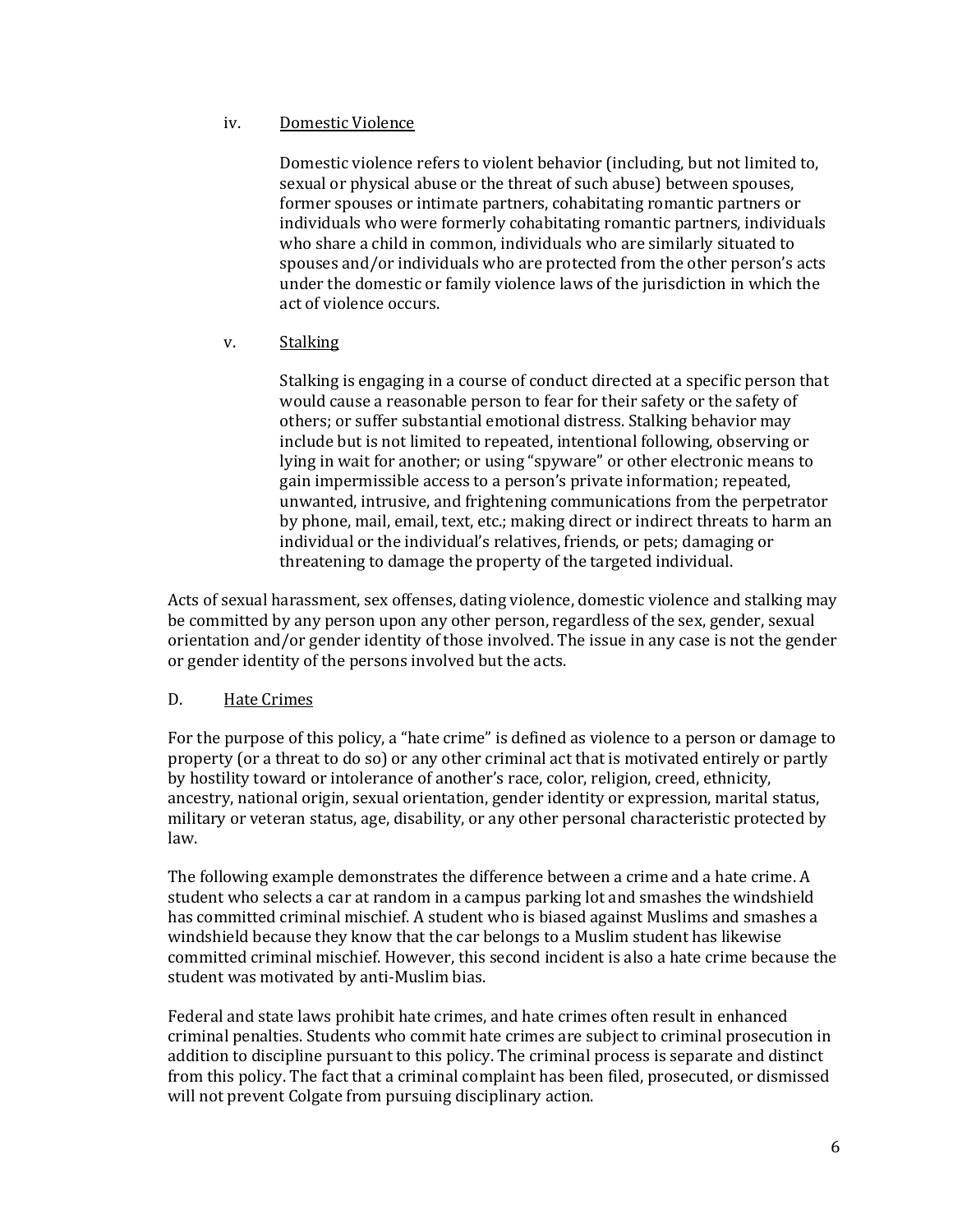### **IV. Amnesty**

The health and safety of every student at Colgate is of utmost importance. Colgate recognizes that students who have been drinking and/or using drugs (whether such use is voluntary or involuntary) at the time that violence, including but not limited to domestic violence, dating violence, stalking, or sexual assault occurs may be hesitant to report such incidents due to fear of potential consequences for their own conduct. Colgate strongly encourages students to report domestic violence, dating violence, stalking, or sexual assault to institution officials. A bystander acting in good faith or a reporting individual acting in good faith that discloses any incident of domestic violence, dating violence, stalking, or sexual assault to Colgate's officials or law enforcement will not be subject to Colgate's code of conduct action (including but not limited to action under this policy) for violations of alcohol and/or drug use policies occurring at or near the time of the commission of the domestic violence, dating violence, stalking, or sexual assault.

## **V.** Responding to Incidents

Any person who has been subjected to a violation of this policy is encouraged to understand their options and to seek out the support they need.

#### A. Confidential Support Resources

Victims are encouraged to seek support for their emotional and physical needs. A person seeking confidential emotional or healthcare may contact the following resources.

## Students may contact:

- The Counseling Center, Conant House, 315-228-7385 or for an after-hours emergency, call Campus Safety at 315-228-7333 and ask to speak with the counselor on-call.
- Haven, garden level of Curtis Hall, 315-228-74286.
- Office of the Chaplains, garden level of the Memorial Chapel, 315-228-7682.
- Student Health Services, 150 Broad Street, 315-228-7750.
- Help Restore Hope Center, 24-hour hotline 855-966-9723.

#### Employees may contact:

- Employee Assistance Program, 315-451-2161.
- Help Restore Hope Center, 24-hour hotline 855-966-9723.

A report to a Confidential Resource listed above is *not* a report to the university and will not result in remedial action or an investigation or disciplinary action. Information shared with the university's Counseling Center, Student Health Center, and the university's chaplains will not be shared with the Title IX Coordinator or the EGP Panel, unless the reporting individual requests this. Confidential Resources are there to support emotional, physical and spiritual needs only; any person who desires for the university to take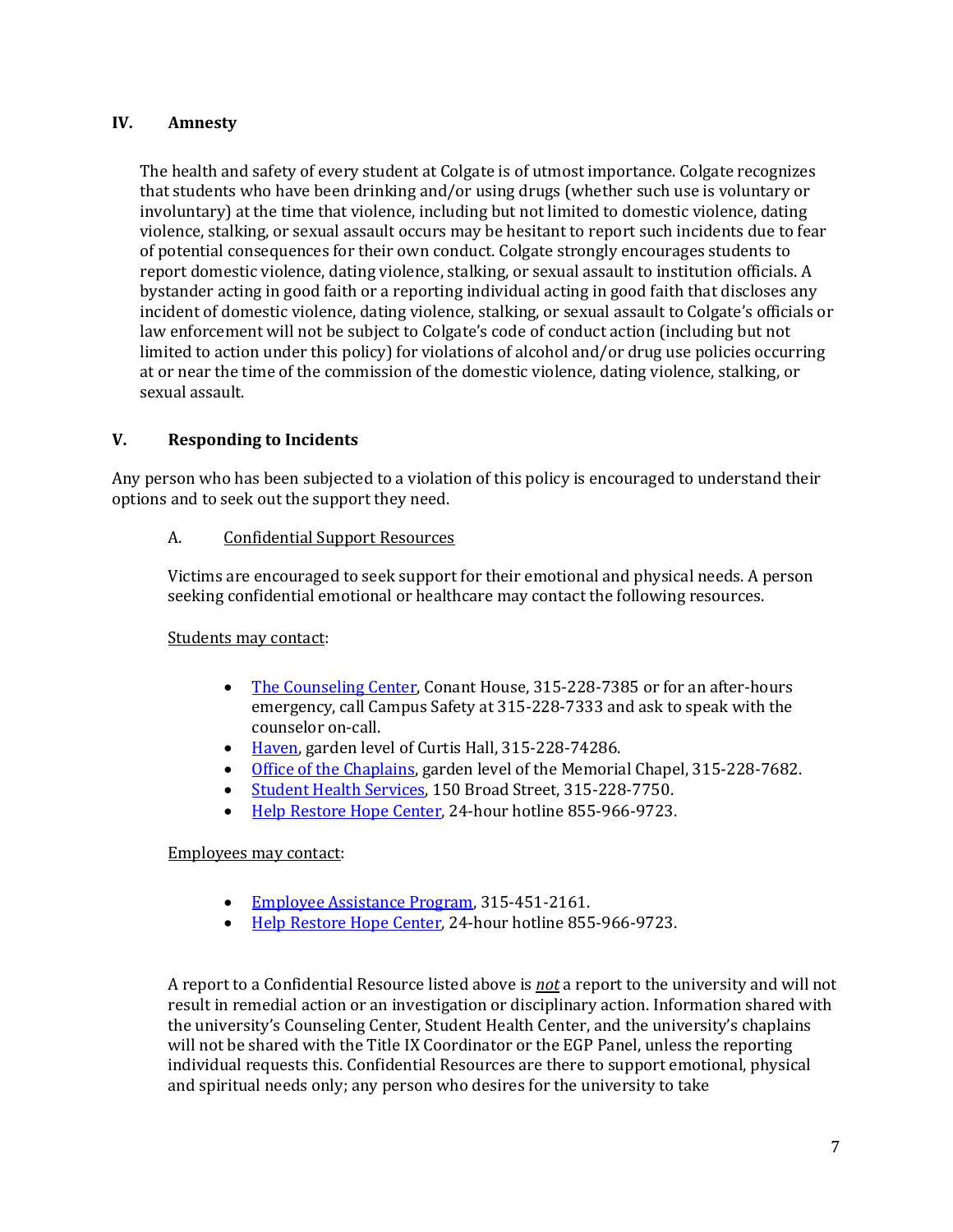investigatory/disciplinary action must make a report to one of the Responsible Administrators, listed below.

B. Responsible Administrators

The following offices and individuals have been trained to receive and respond to allegations of violations of this policy:

- Marilyn "Lyn" Rugg, Associate Provost for Equity & Diversity and Title IX Coordinator Office of Equity and Diversity 102 Lathrop Hall 315-228-7288 mrugg@colgate.edu
- Tamala Flack, Director for EEO/AA Office of Equity and Diversity 102 Lathrop Hall 315-228-7014 tflack@colgate.edu
- Any Equity Grievance Panel member (list of members can be found here)

If a report is made to anyone other than the Responsible Administrators listed above, the complainant risks the possibility that the information will not come to the attention of the proper University officials and may, therefore, not be acted upon.

- i. What happens after contacting a Responsible Administrator. A Responsible Administrator will discuss with the reporting individual available avenues and options. A reporting individual may be able to take advantage of multiple options simultaneously. Options include contacting local law enforcement (if the incident involves a crime) and/or a disciplinary proceeding against the accused and/or mediation, in appropriate circumstances. (See Equity Grievance Process). In situations where the reporting individual's well-being requires, other options may include interim changes in class assignments, residence hall assignments, transportation arrangements, or work assignments to assist the reporting individual in not having to interact with the accused, or other measures to enhance the reporting individual's safety, such as escorts or increased monitoring of an area. (See below Section iv. for a fuller explanation of possible interim actions.) The university will review the facts and circumstances of each case, as well the reporting individual's wishes, in deciding whether and what steps are reasonable and appropriate.
- ii. How information is shared within the university. A Responsible Administrator is *not* a confidential resource. However, even Colgate offices and employees who cannot guarantee confidentiality will maintain your privacy to the greatest extent possible. The information you provide to a non-confidential resource will be relayed only as necessary for the Title IX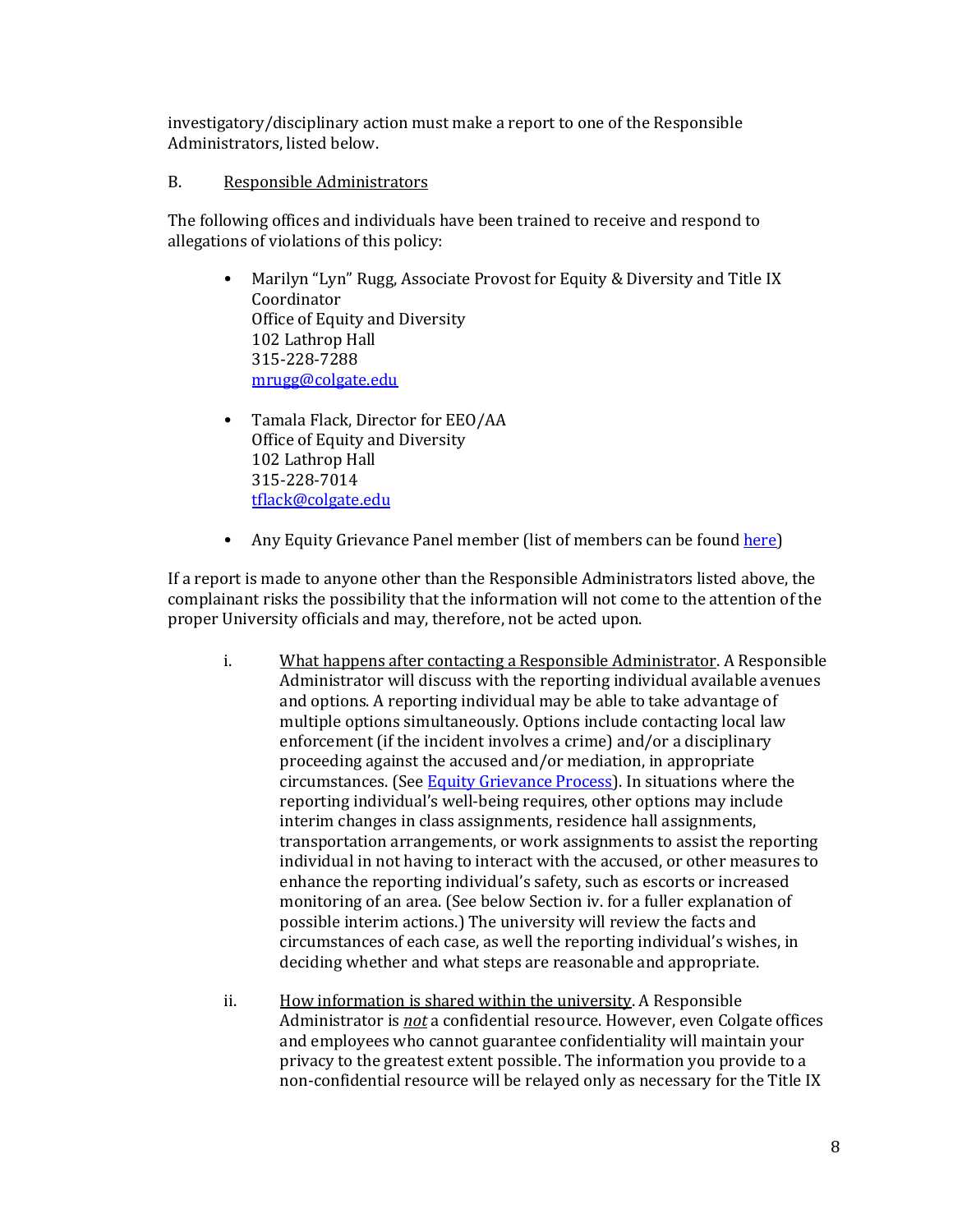coordinator to investigate and/or seek a resolution and subject to other legal requirements. This is described further below.

iii. How decisions about taking action are handled. A report to a Responsible Administrator often does, but need not necessarily, lead to an investigation or disciplinary action. The decision about what  $\arctan(s)$  to take depends on many factors, including the reporting individual's wishes, particularly in cases of sexual misconduct. A reporting individual may make a report to a Responsible Administrator and request that the university take no investigatory or disciplinary action. The university endeavors to comply with reporting individuals' wishes with respect to whether responsive action is taken. However, that is not always possible, as the university must weigh the reporting individual's wishes against its obligation to provide a safe, non-discriminatory environment for all members of its community and meet other legal obligations.

If a reporting individual requests that no action be taken against the accused (i.e., no investigation or disciplinary action), the Responsible Administrator will consult with the Title IX Coordinator and/or the Director for EE/AA (for cases involving staff), and the appropriate EGP co-chair(s). The university's decision as to responsive action will depend on the seriousness of the offense, whether the accused has a history of violent behavior or is a repeat offender, whether the incident represents escalation in unlawful conduct from previously noted behavior, the risk that the accused will commit additional acts of violence, whether there was a single perpetrator or multiple, whether the accused used a weapon or force, whether the reporting individual is a minor, whether available information reveals a pattern of perpetration at a given location or by a particular group or organization, whether the circumstances otherwise suggest an ongoing or future risk to the campus community or the reporting individual, and similar considerations. A decision will be made and shared with the reporting individual. Ultimately, the university retains the right to act upon any information that comes to its attention.

Similarly, a reporting individual may desire that the university take other investigatory or disciplinary action, or both, but may wish to have their identity as the reporting individual kept confidential. Depending on the circumstances, this may or may not be possible. If any number of people could have reported the incident or if there are other means to obtain evidence (such as security footage), it may be possible for the reporting individual's identity to remain confidential and not shared with the responding individual.<sup>1</sup> However, in other cases, it may not be possible to proceed with investigatory or disciplinary action without revealing the identity of the reporting individual. If a reporting individual requests that their name be kept confidential (or if the reporting individual makes an anonymous complaint), the university's ability to respond to, and ultimately resolve, the complaint may be limited. The appropriate administrators will

 $1$  When used in this process, the term "responding individual" includes an organization alleged to have committed violations that are subject to this process.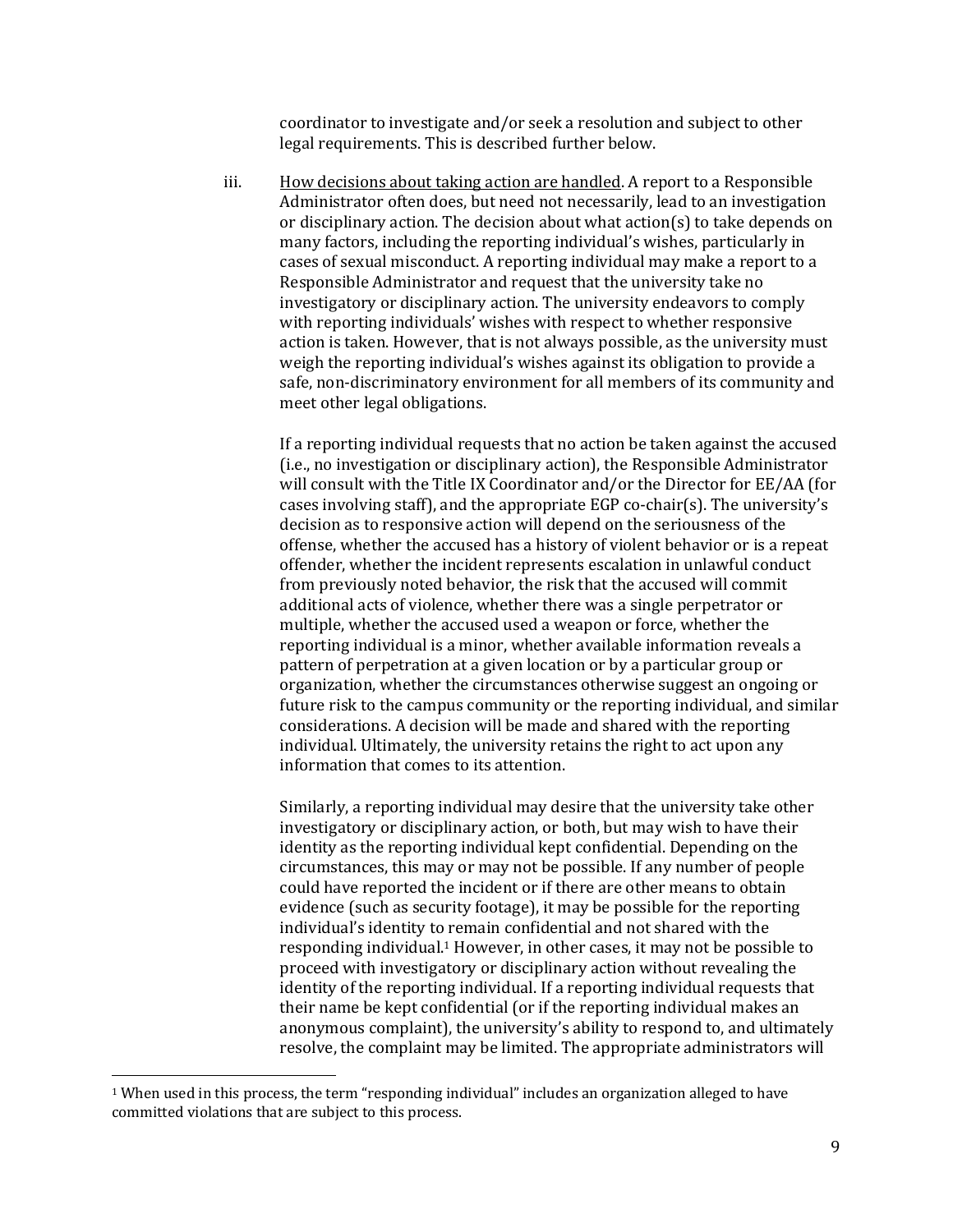discuss the situation and the reporting individual's request for confidentiality, and a decision will be made and shared with the reporting individual. Ultimately, the university retains the right to act upon any information that comes to its attention in what it believes is the institution's best interests.

In its annual report of campus crime statistics, the university must also report statistics concerning the occurrence on campus of certain crimes, including certain sex offenses. This statistical report does *not* include any personally identifiable information concerning the victim or the accused. Similarly, if Colgate issues a timely warning pursuant to the Clery Act to warn the campus community about a perceived immediate threat, the warning issued will *not* include any personally identifying information concerning a victim.

Records concerning reports, investigations and disciplinary proceedings pursuant to this policy will be kept in private, secure files and only individuals with a legitimate right to know will be permitted access.

- iv. **Interim** actions may be available. Interim actions may be taken by the university to immediately respond to a situation while an investigation or disciplinary action is pending or ongoing. Interim actions may include but are not limited to:
	- 1. Offering adjustments to academic deadlines and course schedules for students;
	- 2. Altering work arrangements for employees;
	- 3. Referral to counseling and health services or to the Employee Assistance Program;
	- 4. Providing campus escorts;
	- 5. Altering the housing situation of one or more of the involved students;
	- 6. Implementing no-contact orders directing the accused or responding individual to have no contact with the reporting individual;
	- 7. Imposing temporary suspensions from housing or the entire campus, pending the outcome of a disciplinary proceeding.

There is no time limit for making a report. However, the passage of time may make effective responsive action difficult. Further, if the responding individual is no longer a member of the university community, the university's ability to respond may be limited. Individuals with a concern are encouraged to make a report promptly.

*Please refer to the Equity Grievance Process for detailed information about Colgate's investigatory and disciplinary action. You may also contact the Title IX Coordinator, the* **Director for EEO/AA, or an EGP Panel member** to discuss how the EGP Policy and Equity Grievance Process work. You need not disclose information about a specific incident in *order to obtain general information about Colgate's policies and procedures.*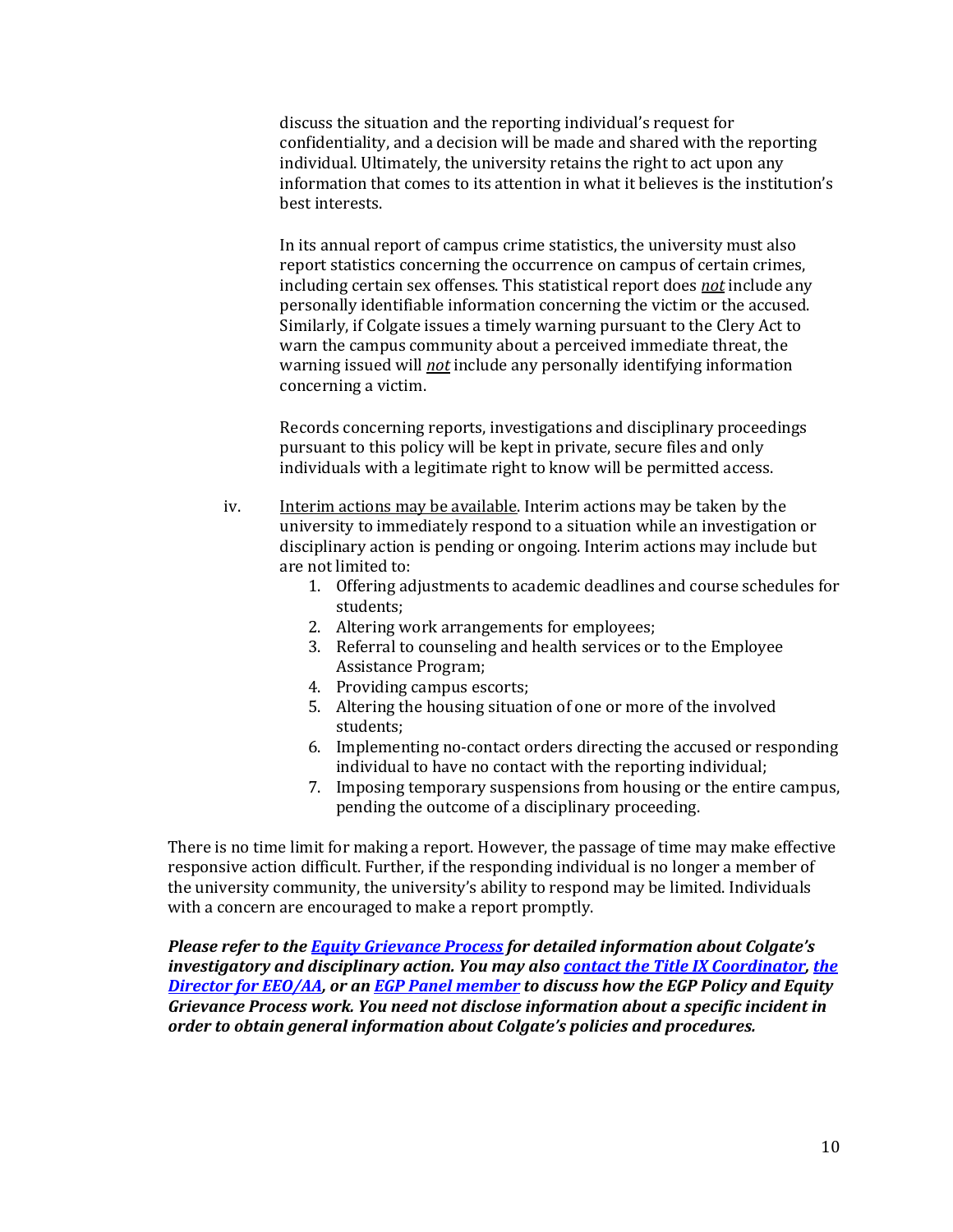## C. Law Enforcement

### *Any person may call 911 or Campus Safety (315-228-7911) for immediate safety* **assistance. If you or someone else needs help, call for immediate assistance.** Campus Safety can also assist the individual in making a report of a crime to local law enforcement and/or contacting a Responsible Administrator to initiate the university's internal response mechanisms.

A victim of a crime is encouraged to, but is not required to, report the incident to local law enforcement and pursue criminal charges. The criminal process and the university's disciplinary processes are not mutually exclusive or dependent on each other, meaning that a person may pursue either a criminal complaint or university complaint or both. The fact that there is a criminal complaint filed will not prevent the university from taking its own internal investigatory and disciplinary action. However, in some cases, the university may delay temporarily the initiation of its internal processes while a law enforcement investigation is ongoing. Such delays will not last more than ten calendar days except when law enforcement authorities specifically request and justify a longer delay.

In criminal cases, the preservation of evidence is critical and must be done properly and promptly. For example, in cases of rape or other forms of sexual assault, it is important not to shower, change clothes and even brush your hair, as physical evidence may be lost. In cases of violence or physical abuse, it is important to document injuries, including by taking photographs. Campus Safety or the Hamilton Police Department (315-824-3311, or 911 in an emergency) can assist in filing a criminal complaint and in securing appropriate physical examination, including by a Sexual Assault Nurse Examiner.

Additionally, orders of protection and other forms of legal protection may be available to individuals who have experienced or are threatened with violence by another person. Colgate will reasonably assist such individuals in obtaining available legal protections, provide a copy of any order of protection or similar document it receives to the parties affected by it, explain the order of protection or similar document and the consequences for violating it, call upon and assist local law enforcement in effecting an arrest for violation of the order of protection or similar document, and abide by all legally issued orders of protection or similar documents, including denying the restricted person access to Colgate's property, if necessary.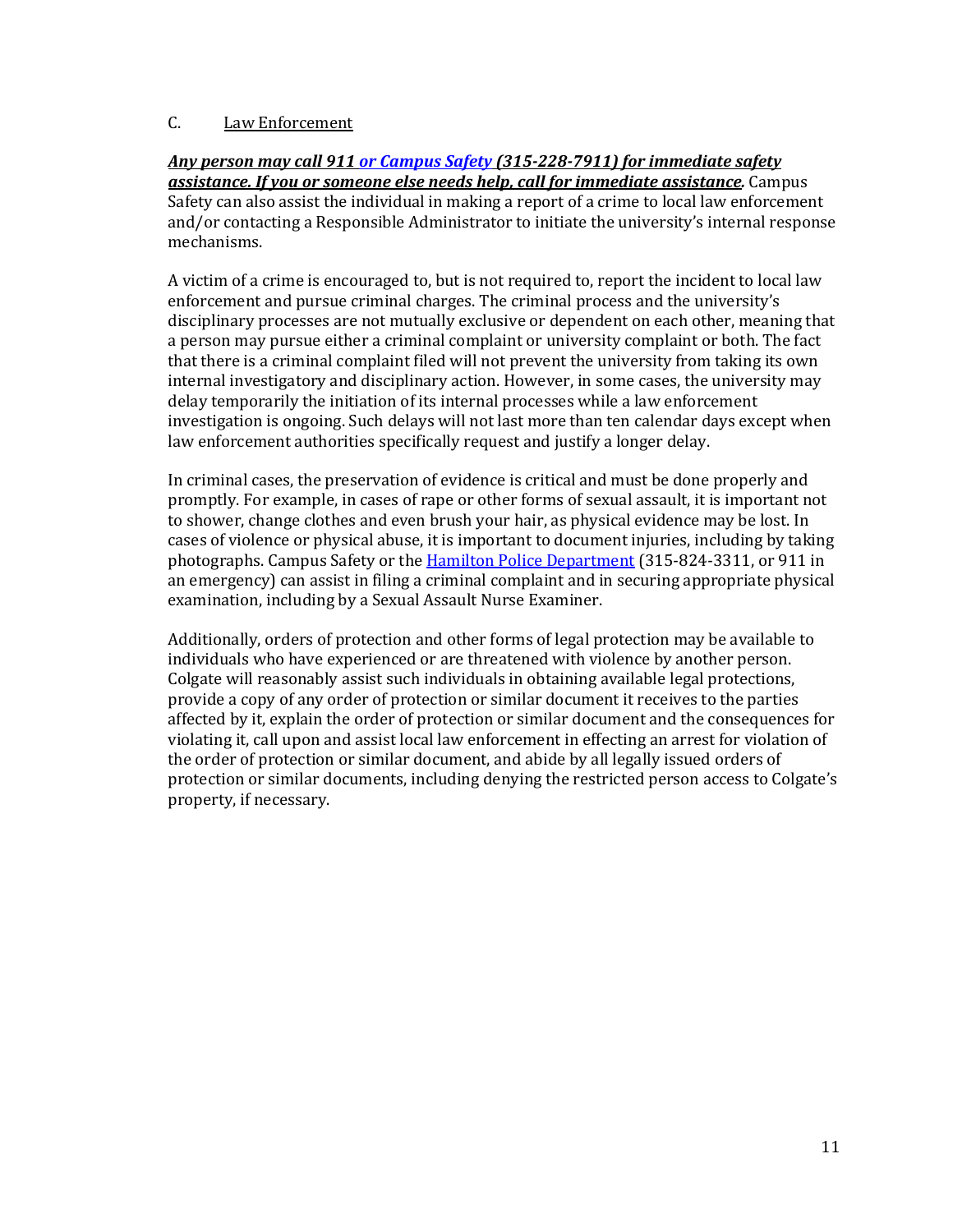## D. Public Awareness/Advocacy Events

If a member of the Colgate community discloses actions believed to constitute a violation of this policy through a public awareness event such as a candlelight vigil, a protest, a student organization or other event or forum, or other public event, Colgate is not obligated to begin an investigation. Colgate may, however, use the information to inform the need for additional education and prevention efforts.

## **VI. Retaliation**

Retaliation is defined as any adverse action taken against a person for participating in a protected activity. Retaliation against an individual for reporting a complaint or concern about a violation or suspected violation of this policy, supporting a reporting individual, or for assisting in providing information in the context of an investigation or disciplinary proceeding pursuant to this policy is a serious violation of Colgate's policy and will be subject to discipline pursuant to this policy and the EGP Process. Acts of alleged retaliation should be reported immediately to the associate provost for equity and diversity or to a member of the **Equity Grievance Panel** and will be promptly investigated. Colgate is prepared to take appropriate steps to protect individuals who fear that they may be subjected to retaliation.

## **VII. Disability Accommodations**

Colgate University is committed to full compliance with the Americans With Disabilities Act (ADA) and its amendments, Section 504 of the Rehabilitation Act of 1973, and the New York State Human Rights Law, which prohibit discrimination against qualified persons with disabilities, as well as other federal and state laws pertaining to individuals with disabilities.

The director for EEO/AA has been designated as the ADA Coordinator responsible for coordinating efforts to comply with these disability laws, including investigation of any employee complaint alleging noncompliance. The Equity Grievance Process covers claims of disability-related harassment and discrimination. Disability accommodation requests are handled separately from the Equity Grievance process.

Procedures for requesting accommodations are described elsewhere in the Faculty, Staff, and Student Handbooks. Employee requests for disability-related accommodations should be made to the employee's supervisor and/or the director for EEO/AA. Student requests for accommodations should be directed to the director of academic support and disability services.

# **VIII. Role of Academic Freedom**

Colgate is a vibrant academic environment that encourages discussion of competing ideas both inside and outside the classroom and in both formal and informal settings. Consistent with the university's policy on academic freedom (Section III.B of the *Faculty Handbook*), Colgate's harassment policy is not meant to inhibit or prohibit germane educational content or discussions inside or outside of the classroom that include controversial or sensitive subject matters. Ideas offered in the course of respectful, responsible teaching, learning, working and academic debate are not violations of this policy.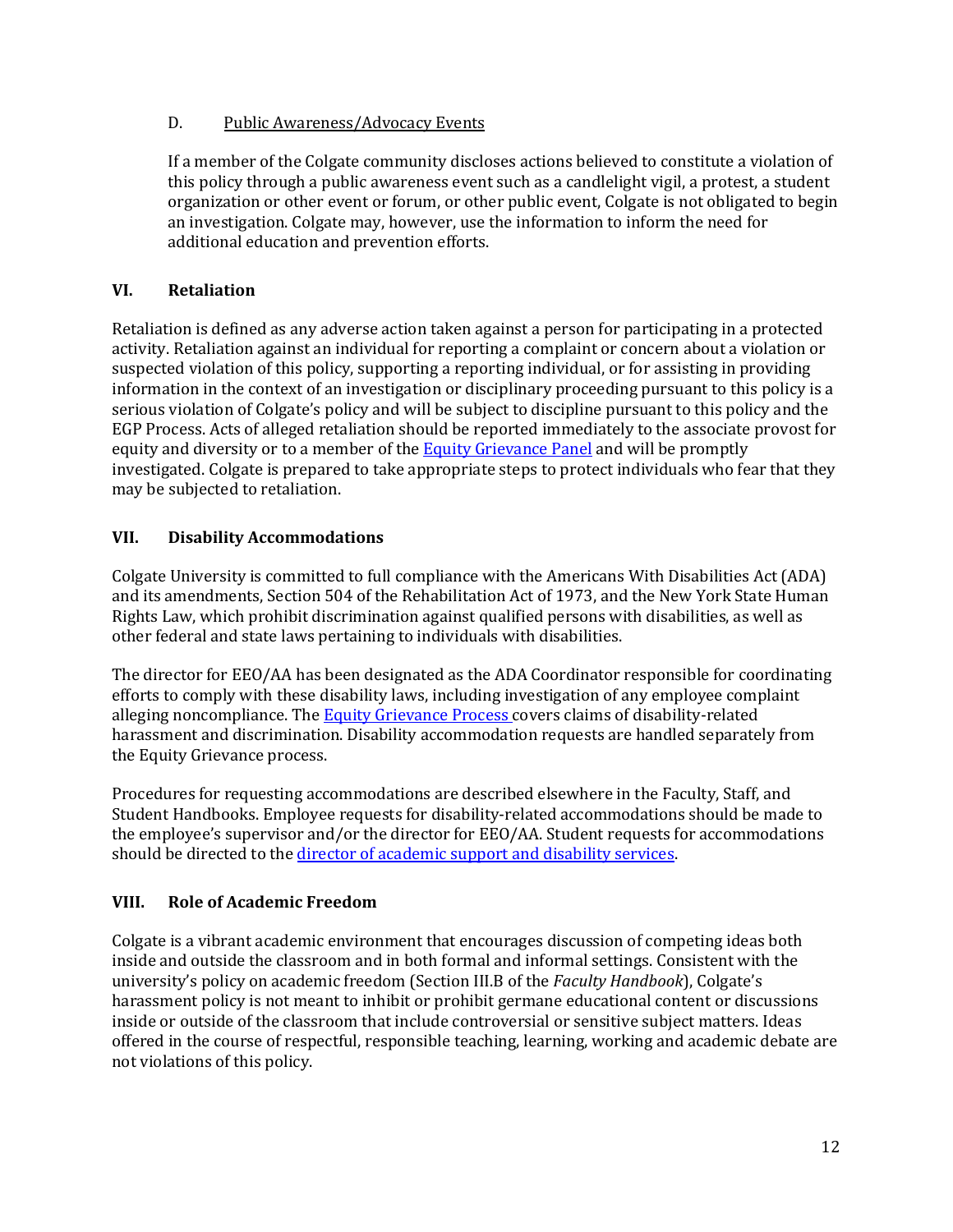## **IX. Conflict of Interest**

In the event that any person assigned a role pursuant to this policy is aware of any relationship, fact, circumstance or occurrence that he or she reasonably believes creates or constitutes a conflict of interest that would render him or her incapable of performing the role in an impartial manner, that person shall identify the conflict of interest to the associate provost for equity and diversity at the earliest practicable time. Similarly, any reporting individual or responding individual who objects to the participation of any person assigned a role pursuant to this policy based upon such a conflict of interest shall identify the conflict of interest to the associate provost for equity and diversity at the earliest practicable time. Any objection to the participation of any person based on a claimed conflict of interest that is not timely identified in accordance with this paragraph shall be deemed waived for all purposes.

#### **X. Designation of Authority**

Any person assigned a role pursuant to this policy may designate their authority, or the associate provost for equity and diversity may require reassignment of such authority, to another appropriate person to avoid conflicts of interest or in other circumstances, as deemed necessary.

#### **XI. Policy Enforcement**

The person responsible for the implementation of this policy internally is:

Marilyn "Lyn" Rugg, Ph.D. Associate Provost for Equity and Diversity & Title IX Coordinator The Office of Equity and Diversity 102 Lathrop Hall **Colgate University** 13 Oak Drive Hamilton, NY 13346 315-228-6161

Inquiries and complaints may be made externally to:

Office for Civil Rights (OCR) U.S. Department of Education 400 Maryland Avenue, SW Washington, DC 20202-1100 Customer Service Hotline #: 800-421-3481 Facsimile: 202-453-6012 TDD#: 877-521-2172 E-mail: OCR@ed.gov Web: http://www.ed.gov/ocr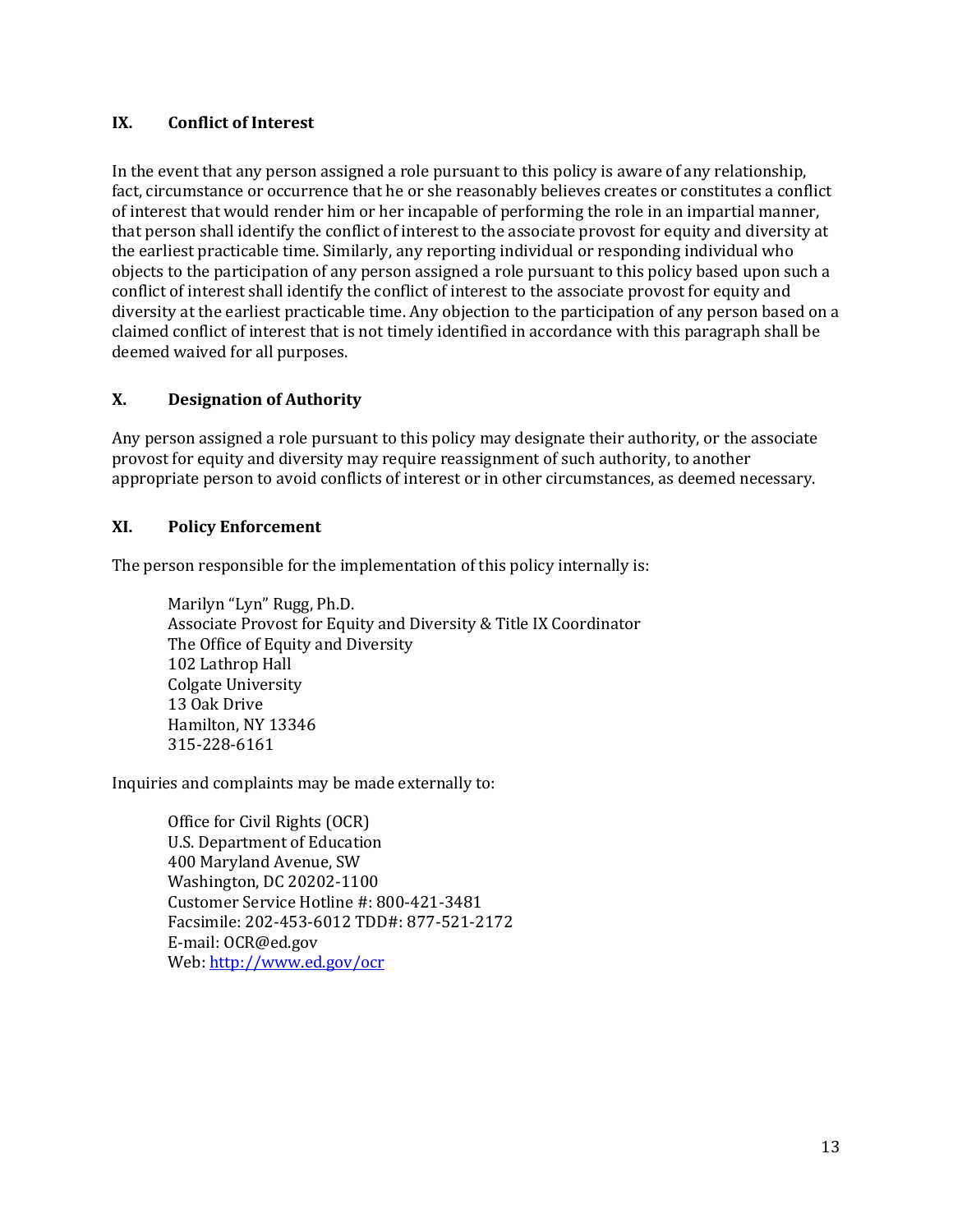# **Equity Grievance Process for Resolving Complaints of Harassment and Discrimination**

## **I. Introduction**

This policy provides procedures for the investigation and adjudication of violations of the Equity Grievance Policy. Complaints of discrimination, harassment, sexual harassment, sexual exploitation, sexual assault, domestic violence, dating violence, and stalking will be handled internally through the Equity Grievance Process outlined below.

# **II. Equity Grievance Panel (EGP)**

Members of the Equity Grievance Panel (EGP) are announced in an annual distribution to campus. The list of members and a description of the panel can be found here. Members of the EGP are trained in all aspects of the grievance process:

- To provide sensitive intake and initial counseling of complaints,
- To serve in a mediation role in conflict resolution,
- To investigate complaints,
- To act as advisers to those involved in complaints,
- To serve on hearing panels for complaints, and
- To serve on appellate panels.

EGP members also recommend proactive policies, and serve in an educative role for the community. The president in consultation with the associate provost for equity and diversity appoints the panel, which reports to the associate provost for equity and diversity. In selecting panel members, the president will consider their integrity, respect from the community, and approachability by various campus populations. EGP members receive annual training organized by the associate provost for equity and diversity, including a review of Colgate policies and procedures so that they are able to provide accurate information to members of the community. All EGP members are required to attend this annual training, which includes issues related to sexual assault, dating violence, domestic violence, and stalking, the effects of trauma, impartiality and the rights of the reporting and responding individuals<sup>2</sup> (including the right to a presumption that the responding individual is "not responsible" until a finding of responsibility is made pursuant to the applicable provisions of this Equity Grievance Process), as well as how to conduct an investigation and a hearing process that protect the safety of all parties and promote accountability. All administrative advisers and on-call staff also undergo training with the panel regardless of whether they are formally appointed to the panel. Additional advanced training in investigation protocol and the appellate process is provided annually to subsets of the EGP members who serve as investigators or appellate panel members for complaints covered by the Equity Grievance Policy.

The panel includes:

- Three co-chairs: one a member of the faculty, the second an administrator, and the third the disciplinary officer who serves as co-chair for cases involving student respondents
- At least five members of the faculty, including at least four who are tenured

<sup>&</sup>lt;sup>2</sup> When used in this process, the term "responding individual" includes an organization alleged to have committed violations that are subject to this process.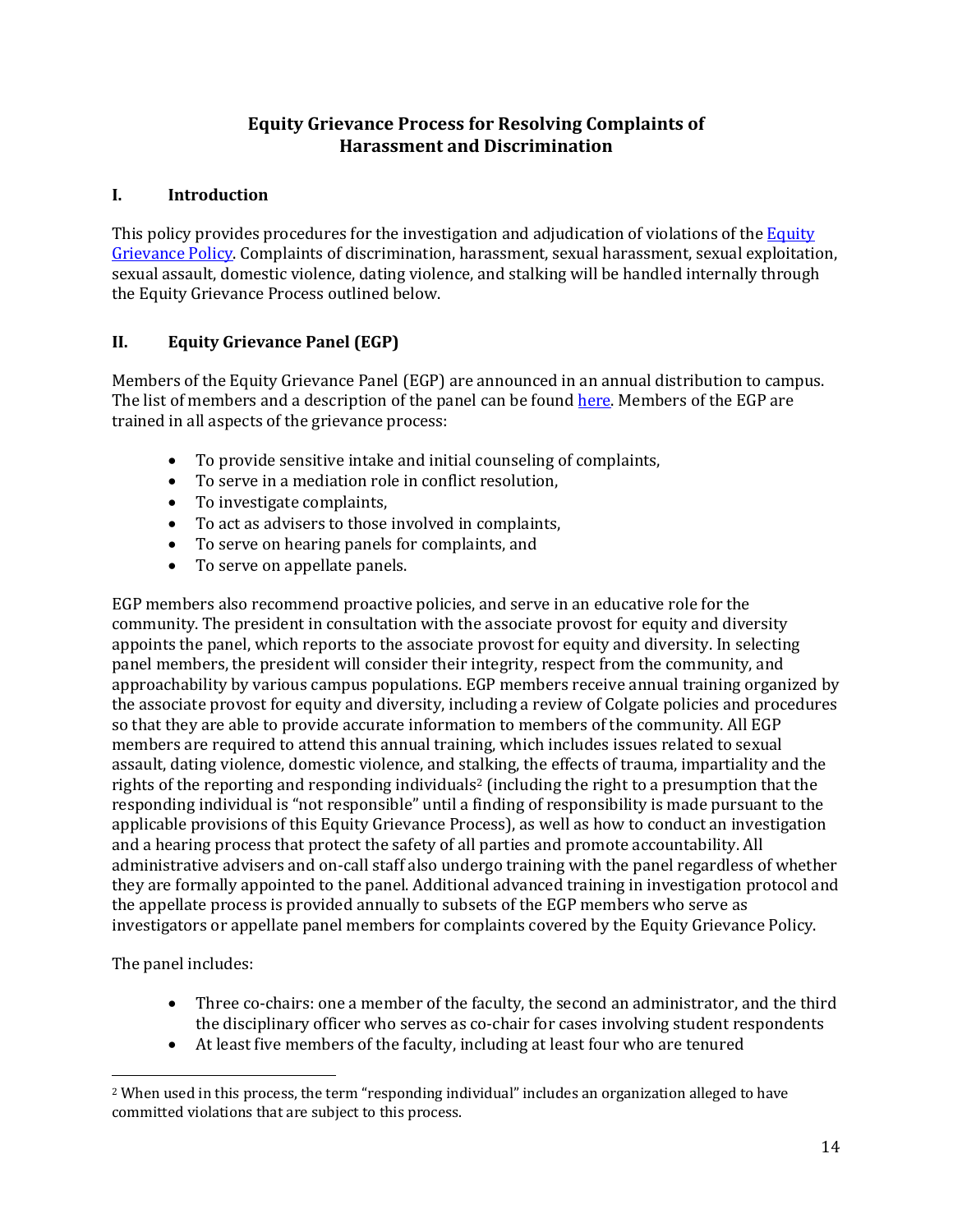- At least three members of the administrative staff
- At least three members of the support/technical staffs
- At least two representatives from the Office of Campus Safety

Panel members are usually appointed to three-year terms.

Individuals who are interested in serving on the panel are encouraged to contact the associate provost for equity and diversity.

## **III.** Filing a Complaint

Any member of the community, guest, or visitor who believes that the Equity Grievance Policy has been violated should contact:

- A member of the EGP (list available here)
- Tamala Flack, director for EEO/AA The Office of Equity and Diversity 102 Lathrop Hall 315-228-7014 tflack@colgate.edu
- Marilyn "Lyn" Rugg, associate provost for equity and diversity & Title IX Coordinator The Office of Equity and Diversity 102 Lathrop Hall 315-228-7288 mrugg@colgate.edu.

These individuals are considered Responsible Administrators, meaning that they have a responsibility to respond to reports of violations of the Equity Grievance Policy. It is also possible for employees to notify a supervisor, or for students to notify an administrative adviser, or any member of the community may contact Campus Safety. Any individual who reports a case of sexual assault, dating violence, domestic violence, or stalking, whether the offense occurred on or off campus, will be provided with a written explanation of their rights and options under the university's Equity Grievance Policy.

The Colgate website also includes an online form for reporting an incident or concern. This form may be submitted anonymously. Although Colgate endeavors to investigate all reports, including anonymous reports, the nature of anonymous reports makes investigation, determination, and responsive action more difficult and, at times, impossible. If a name and contact information are provided, a Colgate administrator may follow up on the report. Faculty and administrators who receive firsthand, or other credible and specific reports of violations are expected to promptly contact an EGP co-chair or the associate provost for equity and diversity.

There is no formal time limitation on the bringing of a complaint, as long as the accused individual is a member of the campus community and/or remains subject to its jurisdiction (as described below), but prompt reporting is very strongly encouraged. The associate provost for equity and diversity may exercise discretion in handling complaints when substantial time has passed since an alleged incident. The university aims to complete all investigations within a 60-calendar-day time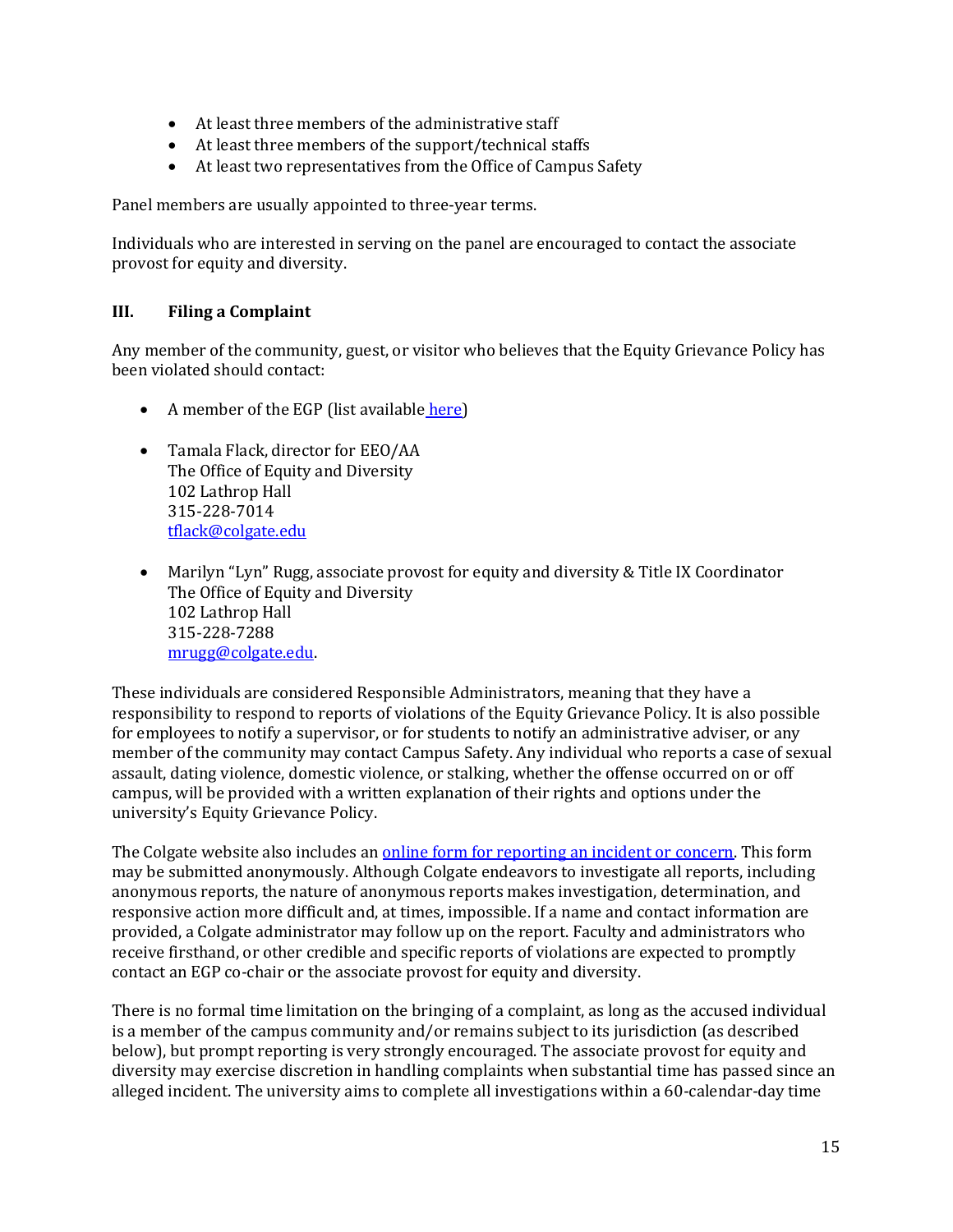period, which can be extended as necessary for appropriate cause by the associate provost for equity and diversity.

## **IV. Complaint Intake**

Following receipt of notice of a violation or of a complaint, the reporting individual is promptly given the opportunity to select an EGP member or other individual of their choice to serve as their adviser throughout the EGP process, including during all meetings and hearings related to such process. The reporting individual is also provided a document delineating their rights, resources, and options for reporting, including the right to make a report to Campus Safety, to local law enforcement, to the state police, or a combination thereof, or to choose not to report, to be protected from retaliation for reporting an incident, and to receive support and resources through Colgate or other community organizations.

An initial determination is made by the associate provost for equity and diversity as to whether a policy violation may have occurred and/or whether conflict resolution might be appropriate. If the complaint does not appear to allege a policy violation or if conflict resolution is agreed to by the involved parties and appears appropriate given the nature of the alleged behavior, then the complaint does not proceed to investigation. In making a decision as to whether to proceed to investigation, the associate provost for equity and diversity also considers the wishes of the reporting individual. A full investigation will be pursued if there is evidence of a pattern of misconduct or a perceived threat of further harm to the community or any of its members.

## **V. Investigation**

In cases where the associate provost for equity and diversity determines that a complaint appears to allege a policy violation, and the reporting individual wishes to pursue a formal complaint or the associate provost for equity and diversity decides that the university, based on the alleged policy violation, wishes to pursue a formal complaint, then the associate provost for equity and diversity appoints  $EGP$  member(s) who do not have a conflict of interest to conduct the investigation. The university reserves the right to consult with legal counsel throughout the complaint resolution process and, in exceptional cases, to utilize external investigators. Investigation of complaints brought directly by those alleging harm will be completed as expeditiously as possible. Investigation may take longer when (among other things) initial complaints fail to provide direct firsthand information or when the university is not in session. The university may, but shall not be obligated to, delay the institution of its processes when criminal charges on the basis of the same behaviors that invoke this process are being investigated. Such delays will not last more than ten calendar days except when law enforcement authorities specifically request and justify a longer delay. University action will not be altered or precluded on the grounds that civil or criminal charges involving the same incident have been filed or that charges have been dismissed or reduced.

The responding individual will receive notice, in advance of any interview or other meeting they are required or entitled to attend, of the EGP investigation including the date, time, location and factual allegations concerning the violation, the specific policy provisions alleged to have been violated, and the possible sanctions. The responding individual will also be notified of their right to select an EGP member or other individual of their choice to serve as their adviser throughout the EGP process, including during all meetings and hearings related to such process.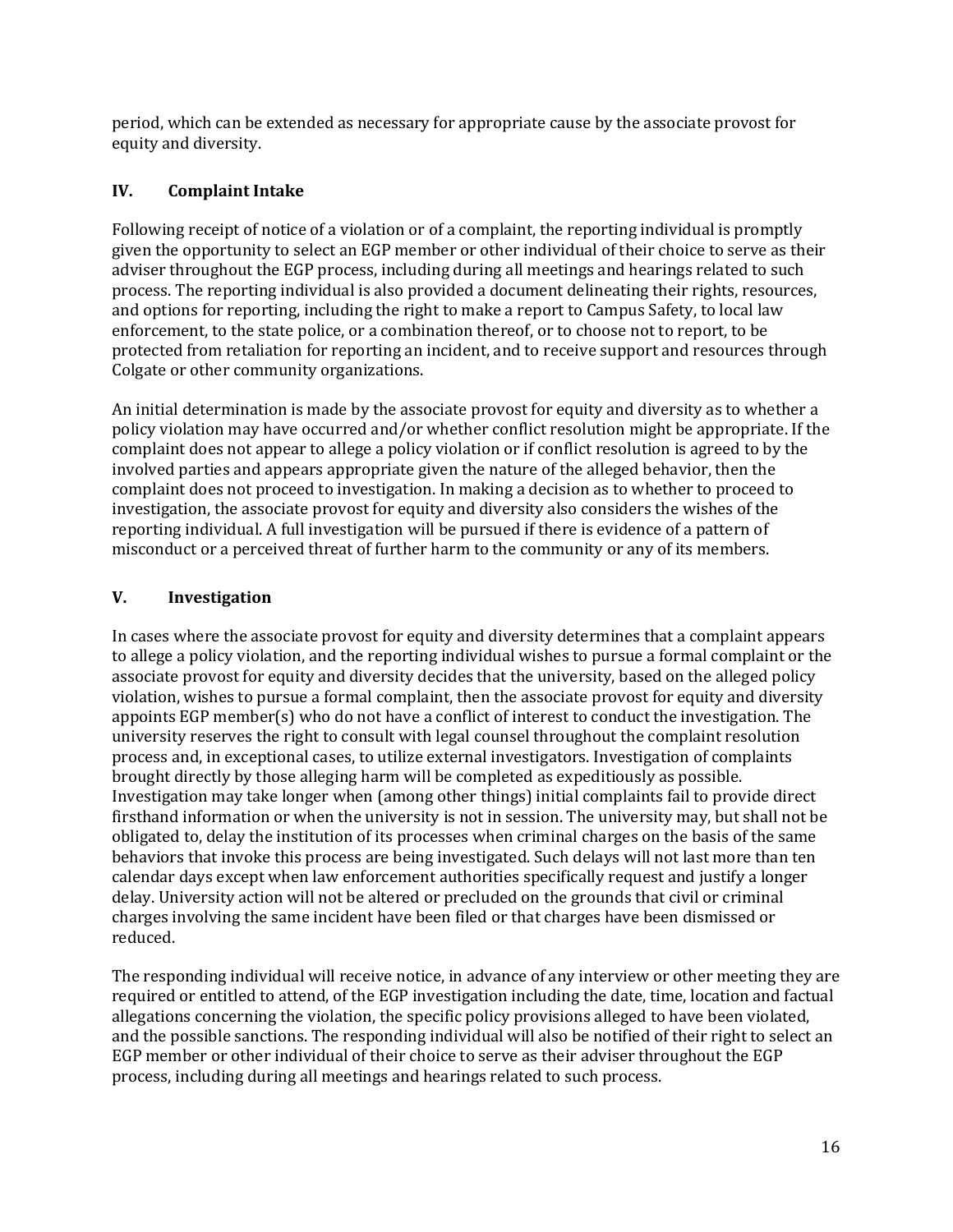During the investigation, which is an impartial fact-finding process, the reporting individual and the responding individual will have an equal opportunity to share information and request that witnesses be interviewed. In the absence of their consent, the reporting individual and responding individual will *not* be interviewed together or be required to meet. The investigator(s) retains discretion to determine how to conduct the investigation and what information is necessary and relevant.

The university may withhold a student's degree and/or diploma for a specified period of time and/or deny a student participation in commencement activities if the student is the subject of a pending complaint or investigation, or has disciplinary charges pending.

# **VI. Interim Remedies**

Initial or interim remedies may be taken, in appropriate circumstances. The appropriate co-chair will determine such remedies as are necessary to protect the safety or well-being of any member(s) of the campus community. Initial or interim remedies are intended to address the immediate and ongoing effects of harassment, discrimination, sexual assault, sexual exploitation, domestic violence, dating violence, stalking, retaliation, or to prevent further harm to the alleged victim and to prevent further violations. These remedies may include referral to counseling and health services or to the Employee Assistance Program, education to the community, altering the housing situation of one or more of the involved students, altering work arrangements for employees, providing campus escorts, implementing contact limitations between the parties, offering adjustments to academic deadlines, course schedules, etc. In circumstances where the safety or well-being of any member(s) of the campus community may be jeopardized by the presence on campus of the accused individual or the ongoing activity of a student organization whose behavior is in question, the university may, for the interim, suspend a student, employee (with or without pay), or organization pending completion of the EGP investigation and procedures.

Both parties will, upon request, be afforded the opportunity for a prompt review of the need for interim or accommodative measures, including the potential modification of these measures. The request for review of interim or accommodative measures should be made to the associate provost for equity and diversity and may be made at any time. The parties will each be allowed to submit evidence in support of, or in opposition to, the request. The associate provost for equity and diversity will determine if the requested modifications are appropriate, and will advise the parties accordingly. This determination is not subject to further review absent changed circumstances.

# **VII. Complaint Resolution**

Once an investigation is completed, the investigator(s) will meet with the associate provost for equity and diversity and the appropriate EGP co-chair. Based on that meeting, the associate provost for equity and diversity will make a decision as to whether the results of the investigation warrant proceeding with the complaint process. If the associate provost for equity and diversity determines that the alleged incident is more properly handled pursuant to another university policy or procedure, the associate provost will direct the matter to the appropriate procedure or personnel.

The EGP process is not meant to serve as substitute judgment of competency or performance; the function of the EGP process is to determine whether processes and criteria used in arriving at judgments of competency or performance were consistent with the university's policies regarding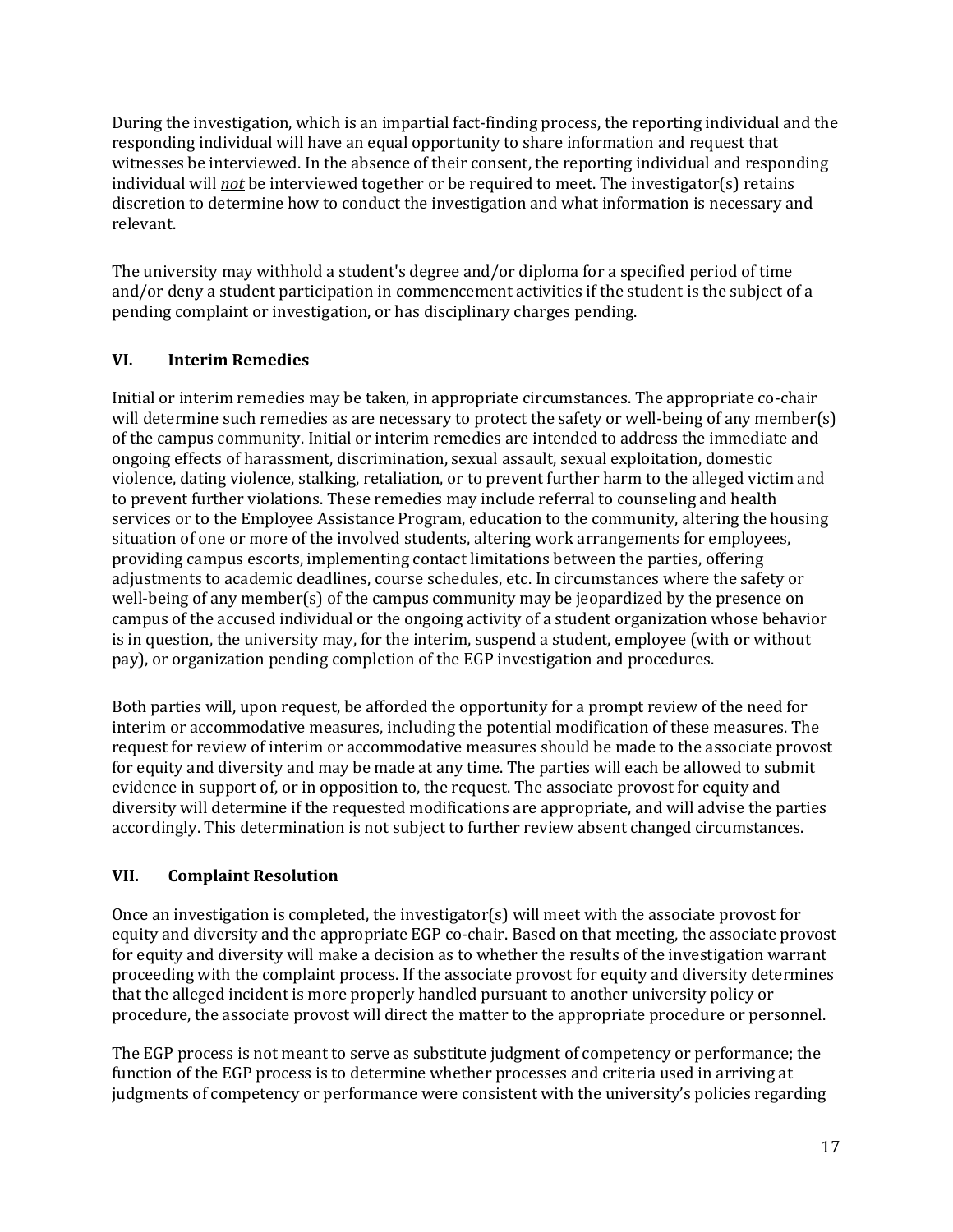harassment and nondiscrimination. In particular, the EGP process does not substitute for appeals processes specified under other university policies (such as appeals of personnel decisions or student requests for grade reviews), but going through a review or appeal under another policy does not preclude access to the EGP process for claims of discrimination or harassment.

If the associate provost for equity and diversity determines that the allegations and available information warrant a continuation of the process, then the associate provost may recommend conflict resolution, or may direct the complaint for a resolution without a hearing, or a formal hearing, based on the below criteria. If the associate provost for equity and diversity determines that continuing with the complaint process is not warranted, the process will end, and the reporting individual and responding individual will be so informed. This notice will include findings of fact and the rationale for the determination.

In cases involving allegations of sexual assault, dating violence, domestic violence or stalking, a party may appeal a determination to end the process at this juncture within ten calendar days of the delivery of this notification. The appeal will be considered by an appellate panel comprised of (a) the provost and an EGP member designated by the Title IX Coordinator in cases in which the responding individual is a member of the faculty or staff, or (b) the Dean of the College and an EGP member designated by the Title IX Coordinator in cases in which the responding individual is a student. The appellate panel's discretion shall be limited to determining whether, based on the results of the investigation, the process should end or be continued as described above. In the event that the appellate panel determines that the process should end, the parties shall be so notified. In the event that the appellate panel determines that the process should continue, the matter will be referred back to the associate provost for equity and diversity for further action.

Conflict Resolution: Conflict resolution is often used for less serious, yet inappropriate, behaviors and is encouraged as an alternative to the formal process to resolve conflicts. The associate provost for equity and diversity will determine if conflict resolution is appropriate, based on the willingness of the parties, the nature of the conduct at issue, and the susceptibility of the conduct to conflict resolution. In a conflict resolution meeting, an EGP member will facilitate a dialogue with the parties to an effective resolution, if possible. Sanctions are not possible as the result of a conflict resolution process, though the parties may agree to appropriate remedies, in which case the complaint is resolved. The associate provost for equity and diversity will keep records of any resolution that is reached, and failure to abide by the accord can result in appropriate responsive actions. Conflict resolution will not be used to address complaints of sexual assault or violent behavior of any kind or in other cases of serious violations of policy. It is not necessary to pursue conflict resolution first in order to make a formal EGP complaint, and anyone participating in conflict resolution can stop that process at any time and request a formal process.

Resolution without a Hearing: In cases where the alleged violations, and therefore the range of possible sanctions, are minor (such as probation for students or a written warning for an employee) the appropriate co-chair may make a decision as to responsibility using a preponderance of the evidence standard and may implement a sanction, with a statement of the findings of fact and rationale for the sanction. In cases involving allegations of sexual assault, dating violence, domestic violence or stalking, a reporting individual or responding individual may appeal the finding, sanction, or both, using the appeal process described in the Formal EGP Procedure (below). In other cases, a reporting individual or responding individual dissatisfied with the sanction may request reconsideration of the sanction (but not the finding of responsibility) in writing within five calendar days of notification of the sanction to the associate provost for equity and diversity, who will determine whether to uphold or modify the sanction.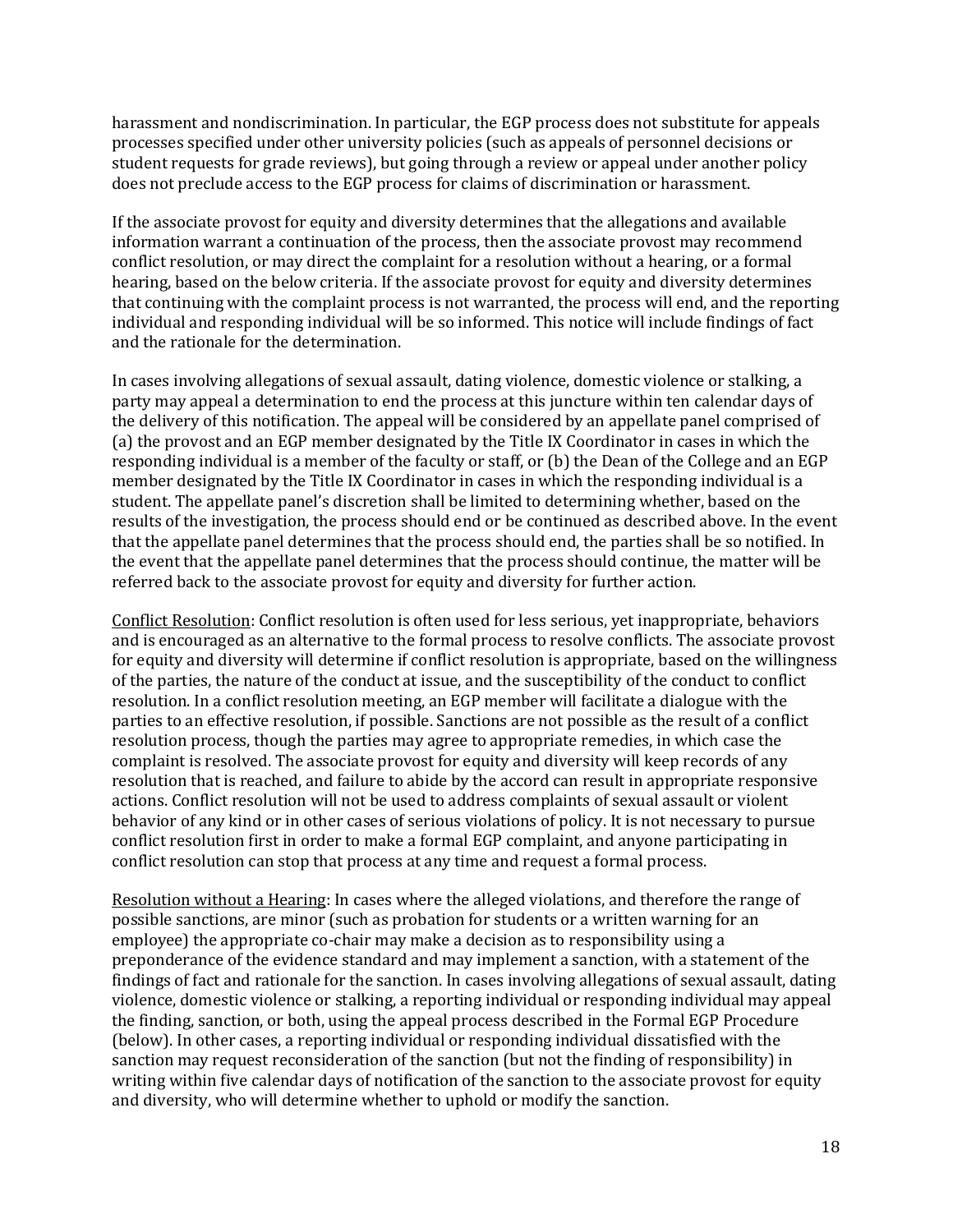In cases where the alleged behavior is of a nature that may warrant the imposition of a sanction of suspension, dismissal or termination of employment, or are otherwise not appropriate for direct imposition of sanction as set forth above, the matter will normally proceed to a formal hearing.

Formal Hearing: In any cases that are not appropriate for conflict resolution and are not resolved without a hearing, the associate provost for equity and diversity will initiate a formal hearing. In cases where individuals bring charges against each other arising out of the same incident or set of circumstances, the associate provost for equity and diversity has the discretion, if and to the extent permitted by applicable law (including without limitation the federal Family Educational Rights and Privacy Act), to determine whether the cases will be heard jointly as a single case.

## **VIII. Formal EGP Procedure**

- a. Hearing Panel Membership: The associate provost for equity and diversity will appoint a non-voting panel chair (either one of the EGP co-chairs or the Disciplinary Officer, depending on whether the responding individual is a faculty member, other employee, or student) and three members of the EGP to the hearing panel who do not have a conflict of interest in the case. EGP members who served as investigators or as advisers to the reporting individual or responding individual may not serve as voting hearing panel members. Hearing panels will include both faculty and non-faculty employees. The panel will meet at times determined by the chair.
- b. Notification of Charges: At least one week prior to the hearing, or as far in advance as is reasonably possible if an accelerated hearing is scheduled with the consent of the parties, the designated hearing panel chair will send a letter to the parties stating the following:
	- 1. A description of the alleged violation(s) (including, to the extent known, the date, time, location and factual allegations, and a reference to the specific Colgate policy  $provision(s)$  alleged to have been violated); a description of the applicable procedures; and the sanction or sanctions that could be imposed.
	- 2. The time, date, and location of the hearing. If any party does not appear at the scheduled hearing, the hearing will be held in absentia. For compelling reasons, the hearing panel chair may reschedule the hearing.
	- 3. The right to an adviser. The parties may have the assistance of one EGP member, or one other adviser of the party's choice, at the hearing.
	- 4. A reminder that retaliation against an individual for reporting a complaint, for supporting a reporting individual, or for assisting in providing information in the context of an investigation or disciplinary proceeding is a serious violation of Colgate's policy and will be subject to further disciplinary action.
- c. Hearing Procedures: EGP Hearings will generally be convened, when practicable, within one to two weeks of the completion of the investigation, and will be conducted in private. The hearing panel has the authority to hear all collateral misconduct, meaning that it hears all allegations of discrimination, harassment, and retaliation, but also may hear any allegations of additional conduct or policy violations that are alleged to have occurred as part of the same set of circumstances as the alleged discrimination, harassment, or retaliation, even though those collateral allegations may not otherwise fall within EGP jurisdiction. Accordingly, investigations should be conducted with as wide a scope as necessary. Final determination of whether the EGP hearing will deal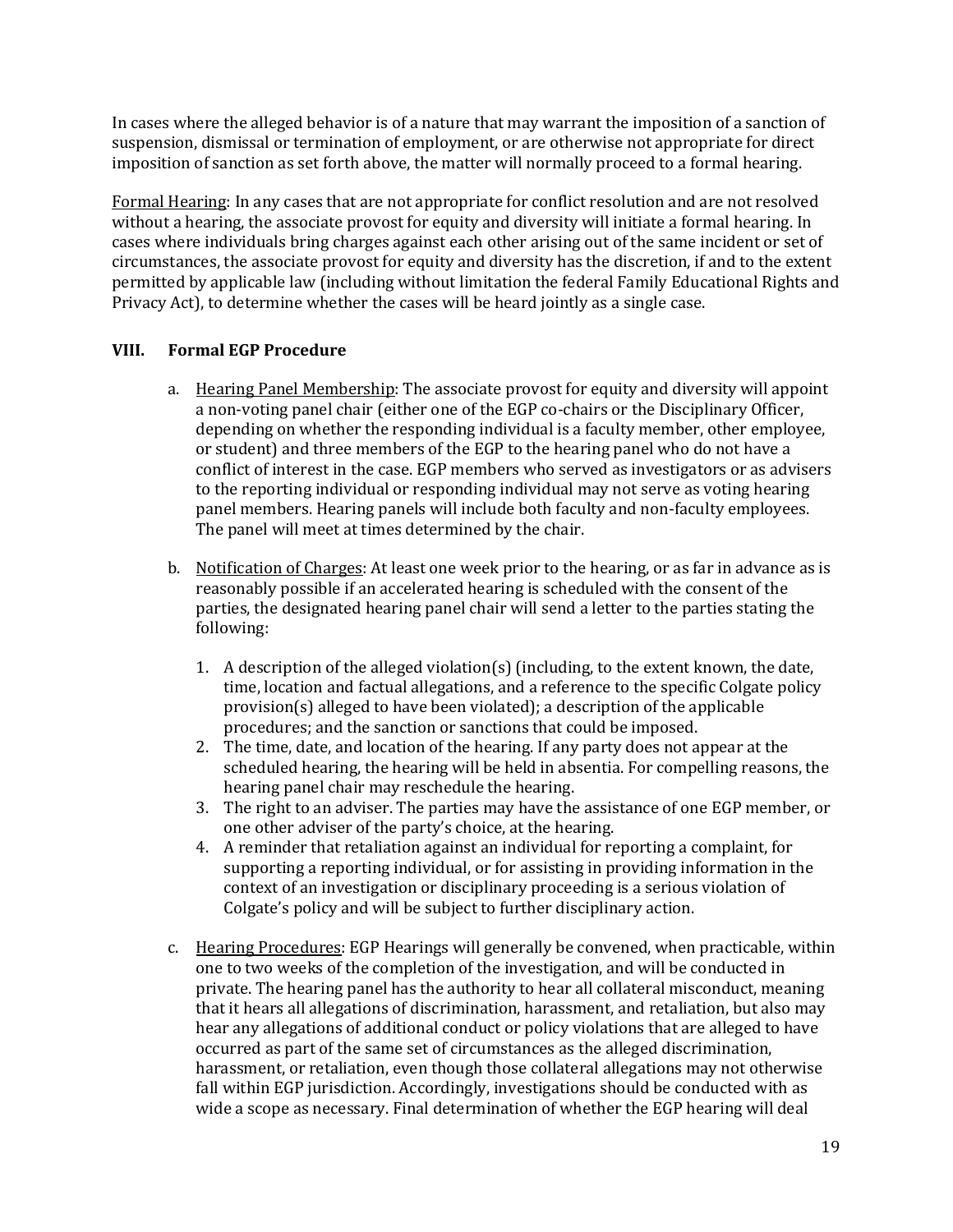with responsibility/sanctions for collateral misconduct will be made jointly by the associate provost for equity and diversity and the appropriate co-chair.

Participants will include the non-voting chair, the three members of the panel, the  $investigator(s)$  who conducted the investigation on the complaint, the reporting  $indivial(s)$  and responding individual(s) (or up to three organizational representatives in a case where an organization is charged), advisers to the parties, and any called witnesses. Prior to the hearing (or, if prior exchange is not feasible, at commencement of the hearing), the parties will submit to the chair the names of all witnesses the party intends to call and a brief description of the subject( $s$ ) about which the party believes the witness has relevant information. The chair will exclude the name of any witness the chair deems unnecessary.

The chair will share with all parties the names of all witnesses whom the chair has approved to be called (and/or from whom a written statement will be accepted), and all relevant and available documentary information. The chair may decide that certain witnesses do not need to be physically present if their testimony can be adequately summarized by the investigator(s) during the hearing. The chair of the hearing is in charge of organizing the presentation of information to be considered by the hearing panel.

If desired, the reporting individual and the responding individual will have a reasonable opportunity to present facts and arguments and to present questions through the chair, or otherwise if determined by the chair, to witnesses appearing before the hearing panel. If alternative appearance mechanisms are desired (screens, Skype, etc.), the parties should request them from the chair at least five calendar days prior to the hearing. Neither party (reporting individual nor responding individual) is required to attend, and, if either or both fail or decline to attend, the hearing will be held in that  $person(s)'$  absence. The chair may allow a party to submit a written statement in lieu of attendance and/or the chair and panel may rely on the party's statements as gathered in the investigation and presented at the hearing by the investigator(s).

The reporting individual and responding individual may have present with them during the hearing an adviser of choice. The adviser's role is limited to consulting with their advisee. The adviser may not speak during the hearing, object to any aspect of the proceeding, or disrupt the hearing in any way, and any consultation with the advisee while the hearing is in progress must be done in writing only. The adviser may consult with the advisee verbally outside the hearing during breaks, when such breaks are requested and granted by the chair. If the chair determines that an adviser is not adhering to these or other ground rules, the adviser will be expelled from the hearing, and the hearing will continue without opportunity for the party to secure a new adviser.

The chair will explain procedural ground rules at the outset of the proceeding, and the chair may impose additional ground rules as may be reasonably necessary for the orderly and efficient progress of the proceeding. Once the procedures are explained and the participants are introduced, the chair may call the investigator(s) to present the report of the investigation If asked by the chair or EGP panel to do so, the investigator may offer an assessment to the evidence and credibility, and the investigator(s) may be asked to respond to questions posed by the chair or EGP panel members. The  $investigator(s)$  may be present during the entire hearing process. The findings of the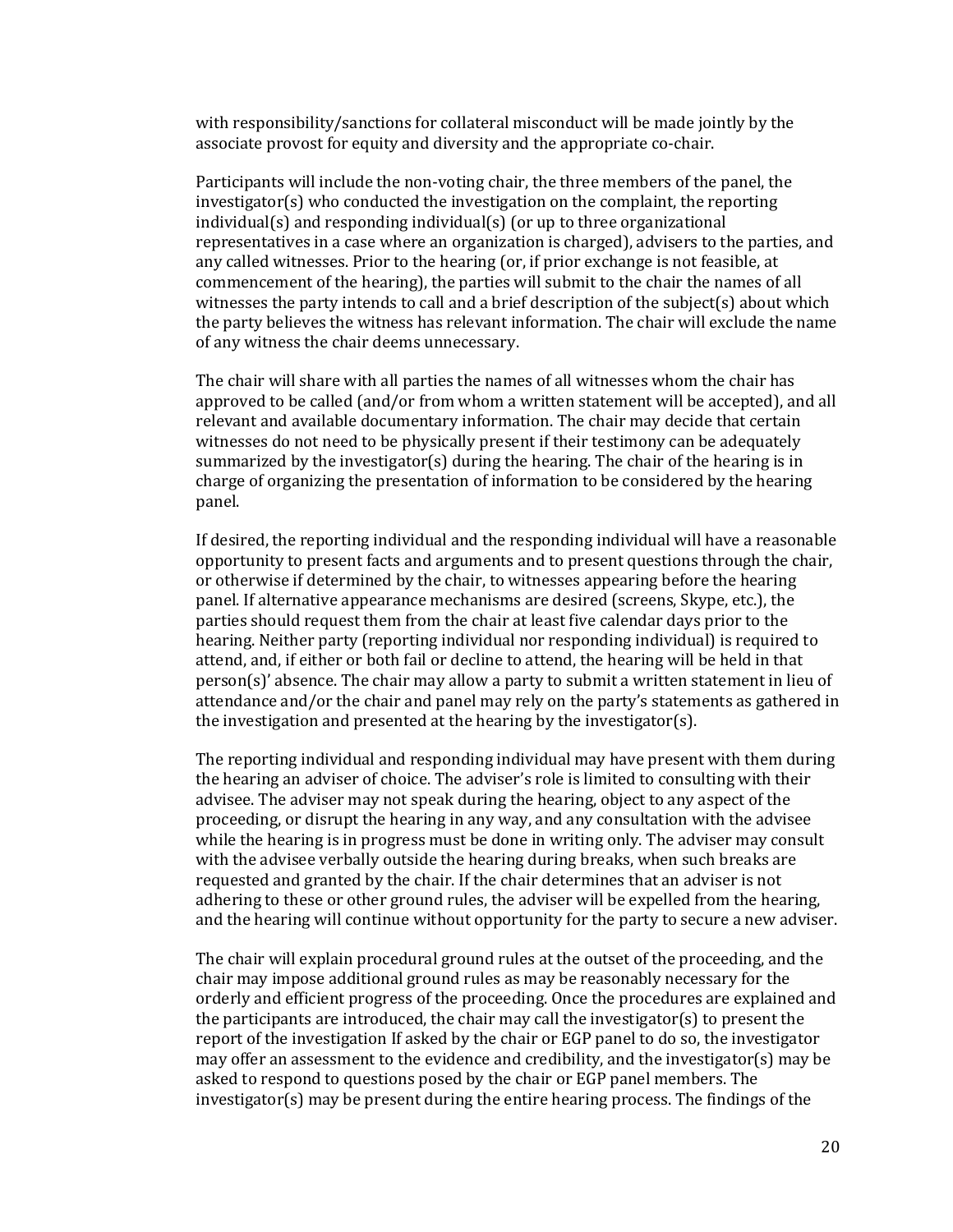investigation and the investigator(s)'s findings, assessments of the evidence, or credibility are not binding on the panel, though any undisputed conclusions of the investigation report will not be revisited, except as necessary to determine sanctions/responsive actions or as determined necessary by the chair.

Formal rules of evidence will not apply. Any information that the chair and panel believes is relevant and credible may be considered, including hearsay, history and information indicating a pattern of behavior (except as otherwise expressly prohibited by this policy).

The chair will address any concerns regarding the consideration of information prior to and/or during the hearing and may exclude irrelevant or immaterial information. The chair will have discretionary authority to determine all questions of procedure, including but not limited to the method by which questions will be posed to parties, including the method by which a party will be allowed to pose questions to be answered by the other party, the investigator, or any witness. The chair is also empowered to determine whether particular questions, evidence or information will be accepted or considered, including whether a particular witness will or will not be called and, if called, the topic(s) that the witness or the parties will be permitted to address. Anyone appearing at the hearing to provide information will present and respond to questions on their own behalf and not through anyone else.

Unless the chair determines it is appropriate, no one will present information or raise questions concerning: (1) incidents not directly related to the possible violation unless they show a pattern, or  $(2)$  the character of the reporting individual or responding individual. Each party shall have the right to exclude from consideration during the hearing, for purposes of determining responsibility, the party's sexual history with persons other than the other party. their mental health diagnosis, or mental health treatment. Prior disciplinary violations and character information may be considered for purposes of assessing sanctions (if applicable) as and to the extent provided below.

Where issues of competency or job performance are concerned, the hearing panel will not substitute its judgment of competency or performance for the judgment of appropriate officials; the function of the hearing panel is to determine whether those policies, processes, and criteria used in arriving at judgments of competency or performance were consistent with the university's policies regarding harassment and nondiscrimination.

There will be no observers. The chair may allow witnesses who have relevant information to appear at a portion of the hearing in order to respond to specific questions from the panel or the persons involved.

Hearings are recorded for purposes of review in the event of an appeal. EGP members, the parties, and appropriate administrative officers of the university will be allowed to listen to the recording in a location determined by the associate provost for equity and diversity or designee. No person will be given or be allowed to make a copy of the recording without permission of the associate provost for equity and diversity. Recordings will be preserved and maintained by the university for a minimum of five years.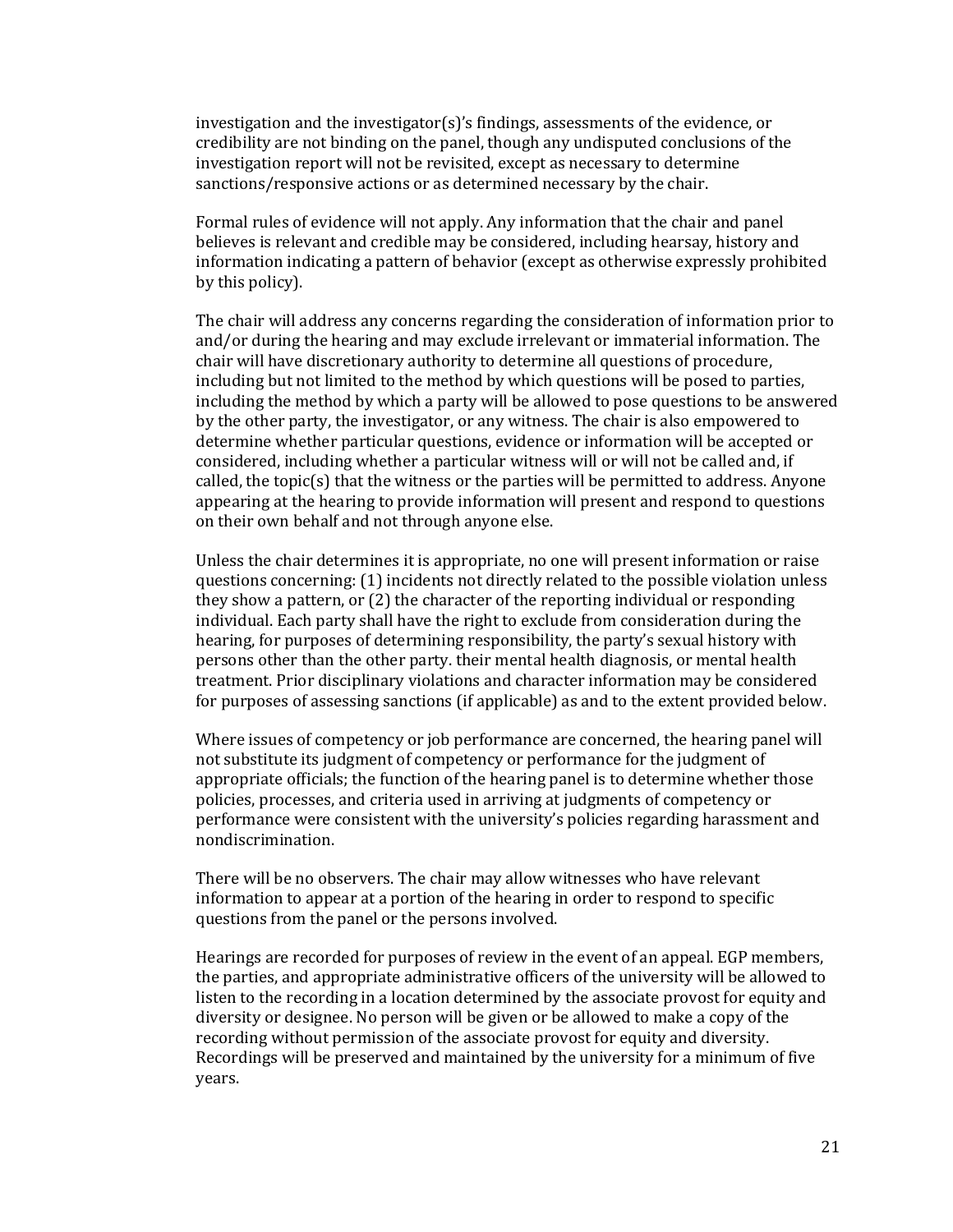Hearings are private. Observers, other than the parties' advisors, are not allowed. Hearings involve the discussion of sensitive, private topics. Therefore, any person present for any part of the hearing is encouraged to use discretion in discussing the hearing with uninvolved parties. Panel members are required to treat the hearing as completely confidential. 

- d. Decisions: The hearing panel will deliberate in closed session to determine whether the responding individual is responsible or not responsible for the violation(s) in question. The panel will base its determination on a preponderance of the evidence (i.e., whether it is more likely than not that the responding individual committed each alleged violation). If a responding individual is found responsible by a majority of the panel, the panel will determine appropriate sanctions.
- e. Sanctions: If the hearing panel determines that the responding individual is responsible for the violation(s) in question, it moves to a consideration of sanctions. At that time, written impact statement(s) from the reporting individual(s)/victim(s) and responding  $indivial(s)$  and up to two character reference letters submitted on behalf of each party will be introduced into consideration, and sanctions will be determined by the hearing panel. Factors considered when determining a sanction may include:
	- The nature, severity of, and circumstances surrounding the violation;
	- An individual's or organization's previous disciplinary history;
	- Previous complaints or allegations involving similar conduct;
	- The need for sanctions to bring an end to the discrimination, harassment, and/or retaliation;
	- The need for sanctions to prevent the future recurrence of discrimination, harassment, and/or retaliation;
	- The need to remedy the effects of the discrimination, harassment, and/or retaliation on the victim and the community;
	- The standards in the Student Handbook section on System of University Standards and Student Conduct for an organization to be held collectively responsible for actions of its members; and
	- Any other factors deemed relevant by the hearing panel.

### **Student and Student Organization Sanctions**

The following are the sanctions that may be imposed upon students or organizations singly or in combination:

- Warning: A formal statement that the behavior was unacceptable and a warning that further infractions of any university policy, procedure, or directive will result in more severe disciplinary action.
- Probation: A written reprimand for violation of the policy, providing for more severe disciplinary sanctions in the event that the student or organization is found in violation of any university policy, procedure, or directive within a specified period of time. Terms of the probation will be specified and may include denial of specified social privileges, exclusion from co-curricular activities, non-contact orders, and/or other measures deemed appropriate.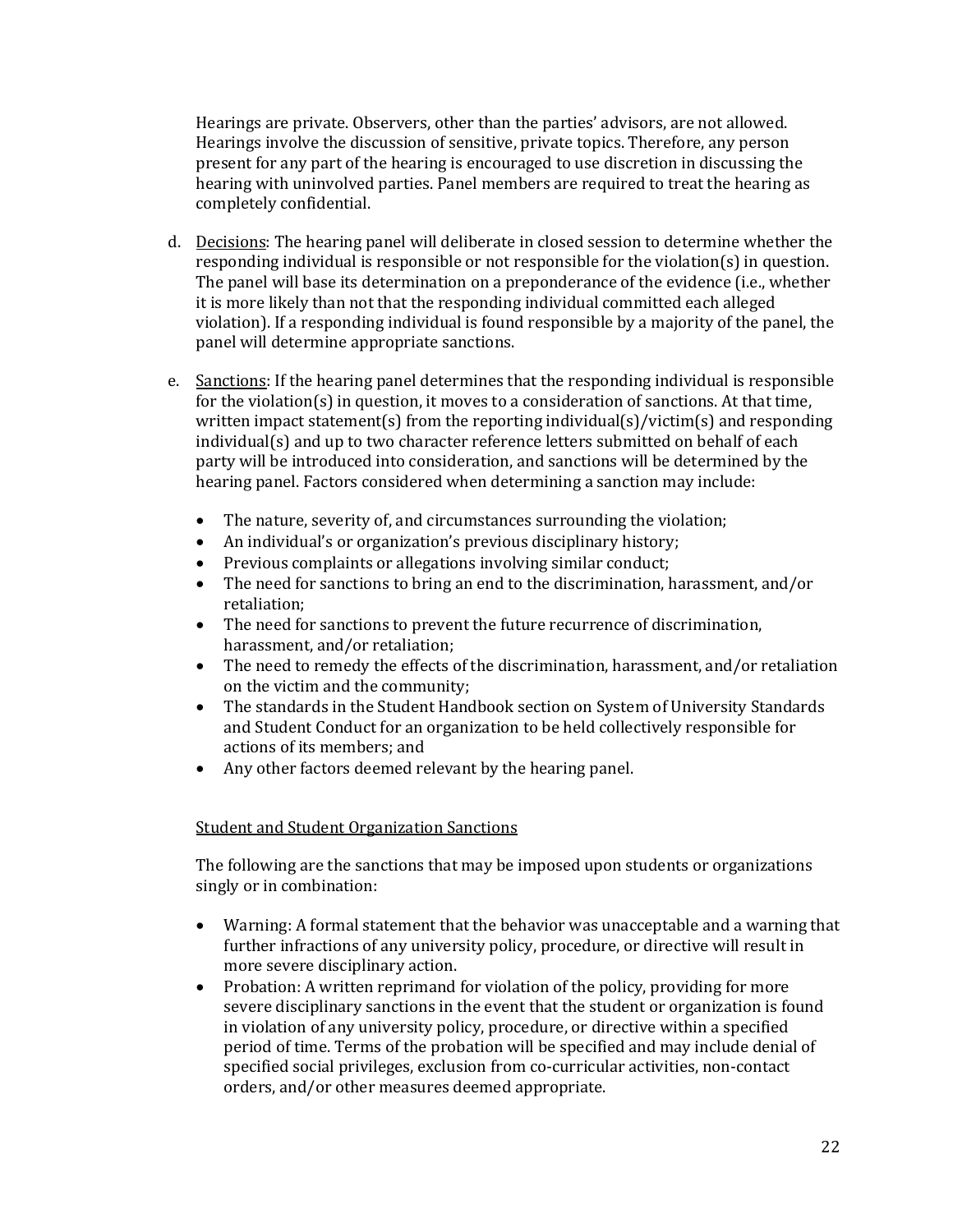- Suspension: Termination of student or organizational status for a definite period of time and/or until specific criteria are met. Students who return from suspension are automatically placed on probation through the remainder of their tenure at Colgate.
- Expulsion: Permanent termination of student status or indefinite revocation of university recognition of organizational status.
- Withholding Diploma: The university may withhold a student's degree and/or diploma for a specified period of time and/or deny a student participation in commencement activities.
- Revocation of Degree: The university reserves the right to revoke a degree awarded from the university for fraud, misrepresentation, or other violation of university policies, procedures or directives in obtaining the degree, or for other serious violations committed by a student prior to graduation.
- Other Actions: In addition to or in place of the above sanctions, the hearing panel may assign any other sanctions as deemed appropriate, including but not limited to the following:
	- a. Mandated counseling so a student has the opportunity to gain more insight into his/her behavior.
	- b. "No contact" directive (including but not limited to continuation of a no contact directive imposed as an interim measure): a prohibition against having contact with one or more identified persons, in person or through telephonic, electronic, written or other means. A no contact directive may include additional restrictions and terms.
	- c. Apology: Requiring the student or organization to write a letter of apology to those involved.
	- d. Campus or Community Service: Requiring unpaid service to the university or area community stated in terms of type and hours of service.
	- e. Restitution: Reimbursement for damage to or misappropriation of property, or for personal injury, and other related costs.
	- f. Housing related sanctions:
		- i. Loss, revocation or restriction of privilege (e.g., exclusion from specified locations or alteration of status in the housing lottery or other selection system) to live in university housing.
		- ii. Loss, revocation or restriction of off-campus living privileges.
	- g. Monetary Fines.

For those crimes of violence that the university is required by federal law to include in its Annual Security Report, the transcripts of suspended or expelled students found responsible after a hearing and appeal, if any, shall include the notation "Suspended after a finding of responsibility for a code of conduct violation" or "Expelled after a finding of responsibility for a code of conduct violation". Transcript notations for suspensions may be removed at the discretion of the registrar in consultation with the associate provost for equity and diversity, but no earlier than one year after the conclusion of the suspension. Transcript notations for expulsion shall not be removed.

#### **Employee Sanctions**

Responsive actions for an employee who has engaged in harassment, discrimination, and/or retaliation include warning, required counseling as a condition of continued employment or return to employment, demotion, suspension with pay, suspension without pay, and termination.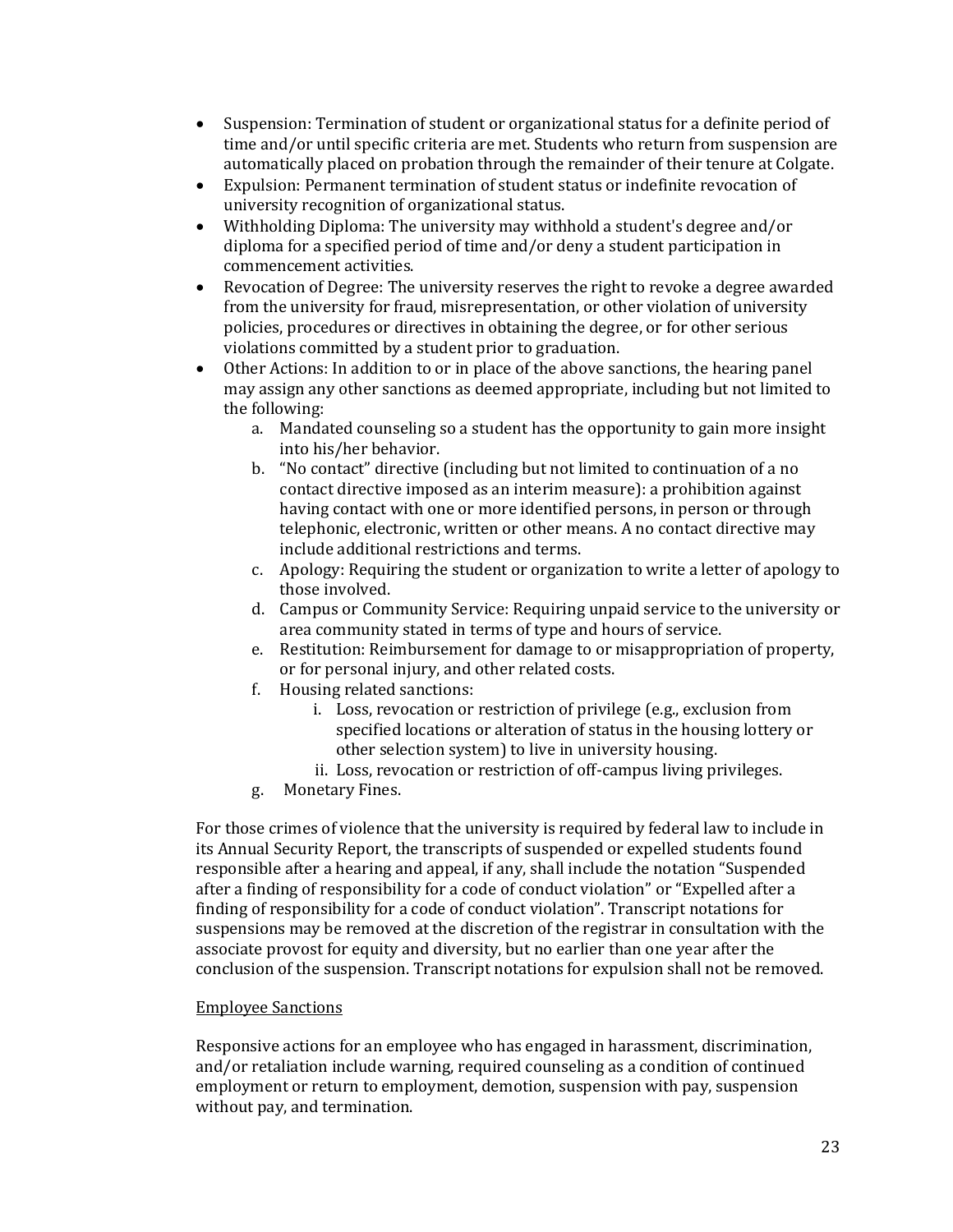#### Other Remedial Actions

In appropriate cases, the university may take other steps as may be necessary to correct the effects of or prevent further discrimination or harassment  $(e.g.,$  banning an individual from campus, changing housing assignments, arranging for the retaking of an exam, removal or reversal of a discriminatory performance evaluation, etc.).

f. Notification of Outcome: The parties will receive simultaneous written notification of the outcome of the hearing without a commitment to protect the confidentiality of the outcome. It shall be the decision of each party whether that party will disclose or discuss the outcome of any hearing or appeal. The notification will include written notice of the findings of fact, the decision and (if applicable) the sanction, as well as a rationale for the decision and (if applicable) the sanction and information with respect to appeal procedures.

#### g. Withdrawal or Resignation While Charges Pending

Students: The university reserves the right to not permit a student to withdraw, and to place a hold on the release of a student's transcript, if that student has an investigation or charges against them pending for violation of the Equity Grievance Policy or for charges under the Code of Student Conduct. Should a student decide to leave and not participate in the investigation and/or hearing, the university may opt to proceed in absentia to a reasonable resolution and that student will not be permitted to return to Colgate unless all sanctions have been satisfied. If a student withdraws while subject to a complaint, investigation or charges based upon alleged conduct constituting a crime of violence that the university is required by federal law to include in its Annual Security Report, the transcript of the student shall include the notation "Withdrew with conduct charges pending."

Employees: Should an employee resign while charges are pending, the personnel records of that employee will reflect that status. As may be necessary and appropriate, the associate provost for equity and diversity will act promptly and effectively to remedy the effects of the conduct upon the victim and the community.

- h. Appeal: A reporting individual or responding individual may appeal the result of any formal hearing, or a resolution without a hearing in cases involving allegations of sexual assault, dating violence, domestic violence or stalking, as described in this section. All such appeals must be submitted in writing within ten calendar days of the delivery of the written findings of the hearing panel or co-chair, as applicable. Appeals in cases in which the responding individual is a member of the faculty or staff shall be submitted to an appellate panel comprised of the provost and an EGP member designated by the Title IX Coordinator. Appeals in cases in which the responding individual is a student shall be submitted to an appellate panel comprised of the Dean of the College and an EGP member designated by the Title IX Coordinator. Any party may appeal a decision, but only on the basis of one or more of the following grounds:
	- A procedural error or omission occurred during the EGP hearing which, based upon the entire record, is reasonably likely to have changed the outcome of the hearing or resolution without a hearing (e.g., substantiated bias, material deviation from established procedures, etc.); or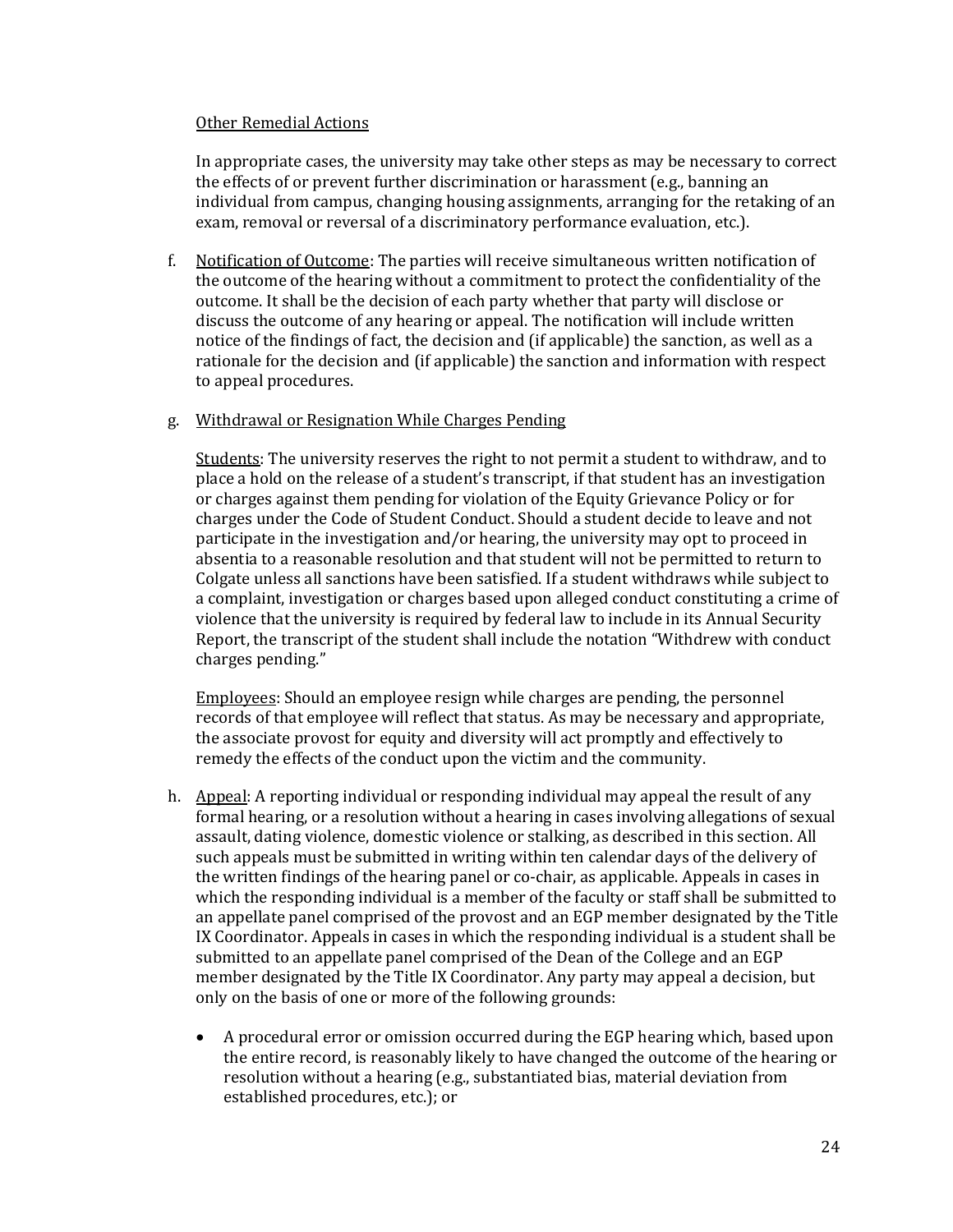- New information, unavailable during the EGP hearing, resolution without a hearing or investigation, has come to the attention of one of the parties or the EGP co-chair which, had it been known at the time of the hearing or resolution without a hearing, and based upon the entire record, is reasonably likely to have changed the outcome of the hearing or resolution without a hearing, or the nature or severity of any sanction that may have been imposed; or
- Any sanction imposed is disproportionate to the nature or severity of the violation or violations.

Any appeal must include a clear statement of the nature of any claimed procedural error or new information, or the basis of any claim of disproportionality. In the case of a claimed procedural error or new information, the appeal must also include a statement of the likely impact of the claimed error or newly discovered information on the proceedings.

In the event of an appeal by any party, all parties and the chair of the EGP hearing panel or appropriate EGP co-chair (in cases involving resolution without a hearing) shall be notified that the appeal has been submitted and shall have a reasonable opportunity to respond to the appeal in a manner determined by the appellate panel. The decision will be sustained if the appeal is not timely or is not made on the basis of one or more of the grounds listed above, or the appellate panel concludes that the grounds for appeal are not supported by the record as a whole. Any decision that is not appealed, or that is sustained on appeal, is final. The appellant shall have the burden of establishing, by a preponderance of the evidence, that one or more of the grounds for appeal are meritorious, and any party may also attempt to show that this burden has not been met.

Additional principles governing appeals are the following:

- Because the appellate panel has not heard the evidence directly, deference must be given to the EGP hearing panel or appropriate co-chair, as applicable, on evidentiary matters and the appellate panel must sustain the decision unless one of the three grounds for appeal listed above has been established.
- In the event that the appellate panel determines that the appellant has met the burden of establishing that one or more grounds for appeal have merit, the appellate panel has discretion to take action consistent with that determination. That may include, without limitation, in the case of procedural error or new information, remanding the case in whole or in part to the original hearing panel or (in cases involving resolution without a hearing) the co-chair, remanding the case in whole or in part to a new hearing panel and, in the case of disproportionality of a sanction, modifying that sanction as appropriate.
- Once an appeal of a case is concluded no further appeals are allowed, except to the extent that one or more parties seek review of proceedings ordered by the appellate panel on remand. Sanctions imposed are implemented immediately unless the appellate panel stays their implementation in extraordinary circumstances, pending the outcome of the appeal.
- i. Records: In implementing this policy, records of all complaints, resolutions, and hearings will be kept by the associate provost for equity and diversity. Others will have access to the records only on a need-to-know basis. Except as required by law, no public release of such records may be made until a final determination is made (i.e., when no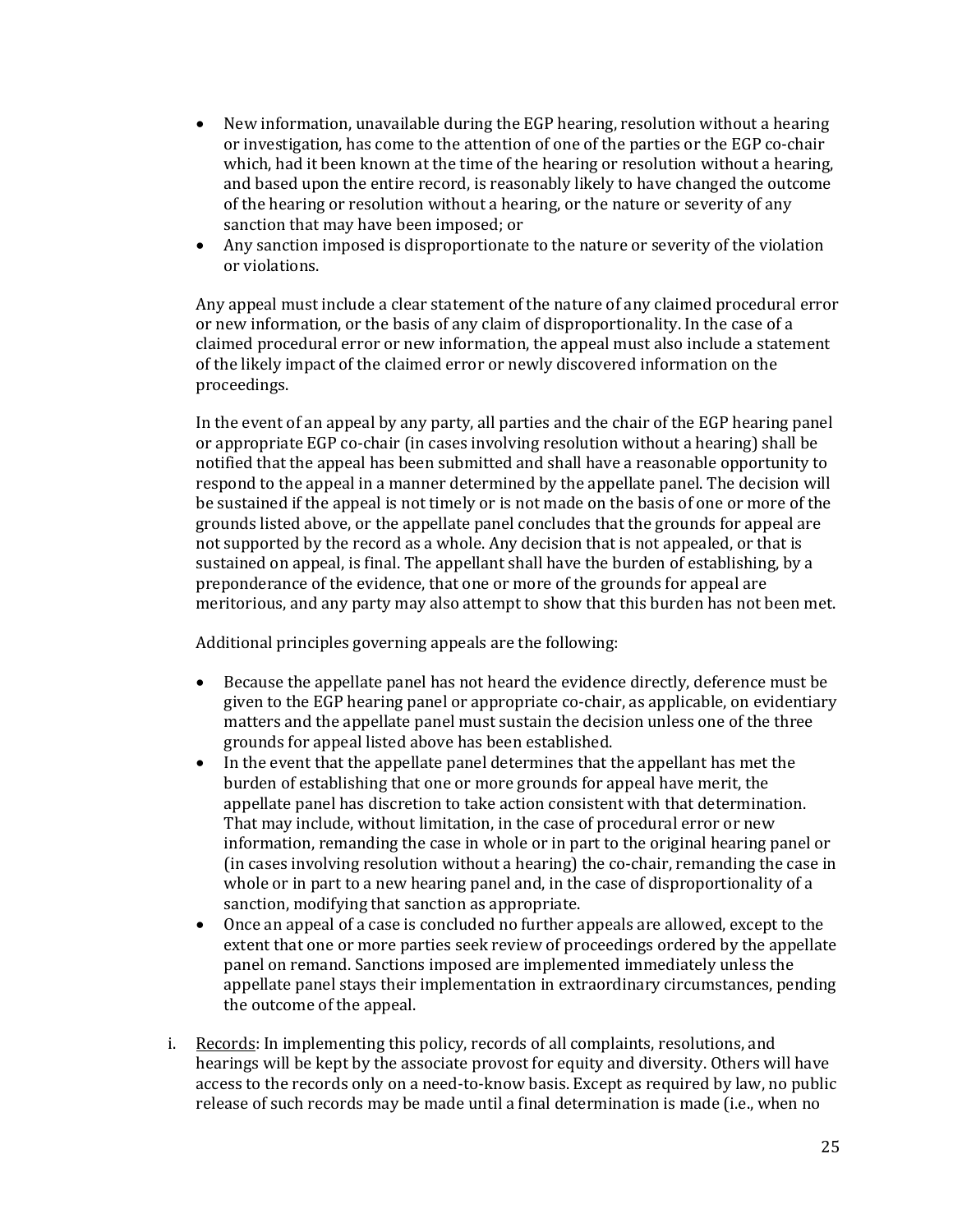appeal of the decision of the hearing is sought, or in the event of an appeal, when the decision of the appellate panel is communicated to the parties). Any such release shall be made in accordance with any applicable Colgate policy and federal and state laws.

## **IX. Statement of Rights**

All students have the right to:

1. Make a report to local law enforcement and/or state police.

2. Have disclosures of domestic violence, dating violence, stalking, and sexual assault treated seriously.

3. Make a decision about whether or not to disclose a crime or violation and participate in the judicial or conduct process and/or criminal justice process free from pressure by Colgate.

4. Participate in a process that is fair, impartial, and provides adequate notice and a meaningful opportunity to be heard.

5. Be treated with dignity and to receive from the institution courteous, fair, and respectful health care and counseling services, where available.

6. Be free from any suggestion that the reporting individual is at fault when these crimes and violations are committed, or should have acted in a different manner to avoid such crimes or violations.

7. Describe the incident to as few institution representatives as practicable and not be required to unnecessarily repeat a description of the incident.

8. Be protected from retaliation by Colgate, any student, the accused and/or the responding individual, and/or their friends, family and acquaintances within the jurisdiction of the university.

9. Access to at least one level of appeal of a determination.

10. Be accompanied by an advisor of choice who may assist and advise a reporting individual, accused, or responding individual throughout the judicial or conduct process including during all meetings and hearings related to such process.

11. Exercise civil rights and practice of religion without interference by the investigative, criminal justice, or judicial or conduct process of Colgate.

In addition:

A reporting individual has the right:

- To be treated with respect by university officials.
- To experience a safe living, educational, and work environment.
- To take advantage of campus support resources (such as Counseling & Psychological Services, the Office of the Chaplains, and University Health Services for students, or EAP services for employees), and to receive courteous, fair and respectful treatment.
- To refuse to have an allegation resolved through conflict resolution procedures.
- To receive amnesty for minor student misconduct (such as minor alcohol violations) that is ancillary to the incident.
- To attend in person or via speakerphone or videoconference any hearing in which the reporting individual is bringing the charge and to be shielded, to the extent practicable, from the responding individual during the hearing if so desired.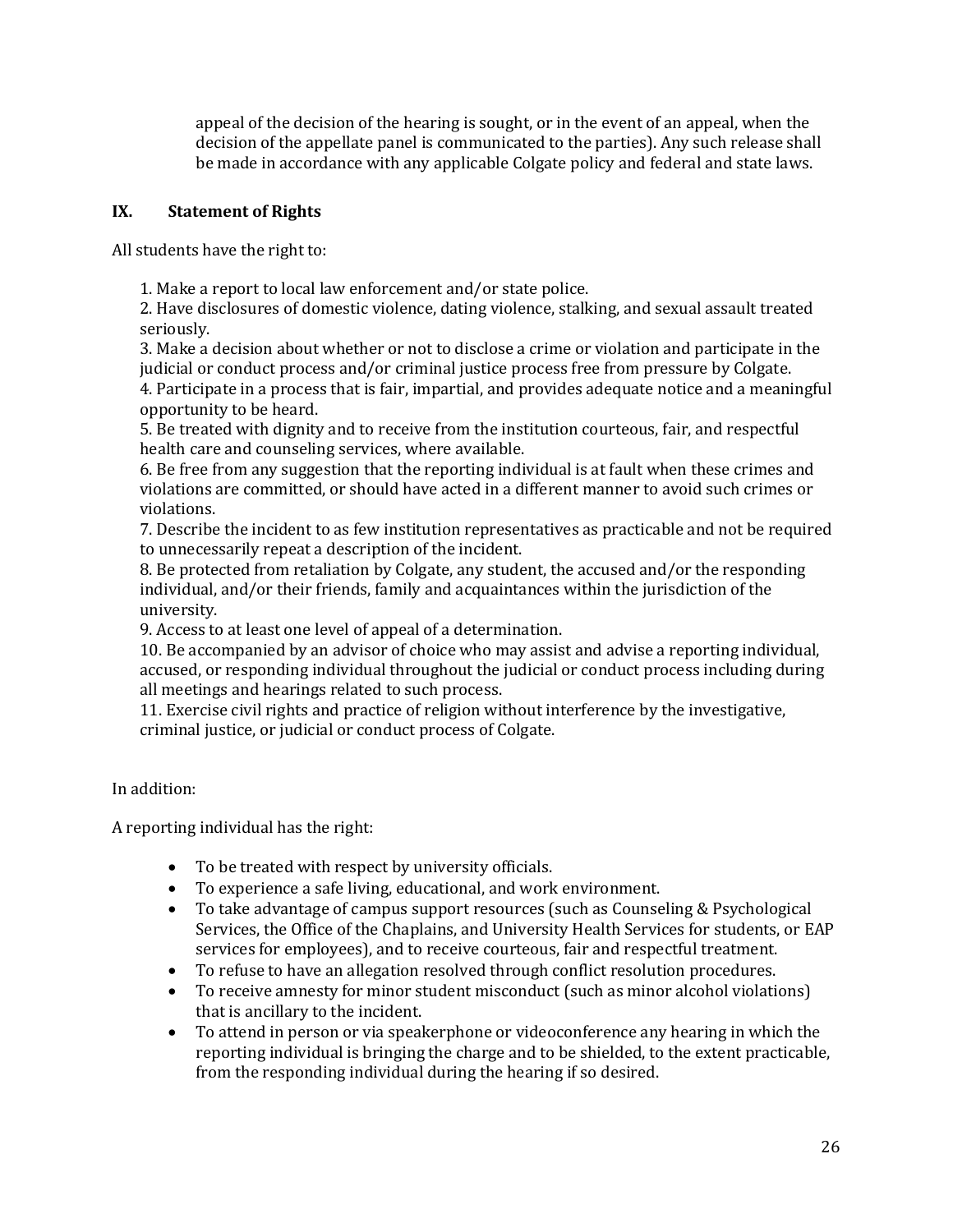- To receive written notification of the outcome/resolution of the complaint, including a statement detailing the factual findings supporting the determination and the rationale for the sanction imposed.
- To have complaints heard in substantial accordance with these procedures.

A responding individual has the right:

- To be treated with respect by university officials.
- To experience a safe living, educational, and work environment.
- To take advantage of campus support resources (such as Counseling & Psychological Services, the Office of the Chaplains, and University Health Services for students, or EAP services for employees), and to receive courteous, fair and respectful treatment.
- To refuse to have an allegation resolved through conflict resolution procedures.
- To attend in person or via speakerphone or videoconference any hearing in which the responding individual is charged and to be shielded, to the extent practicable, from the reporting individual during the hearing if so desired.
- To receive written notification of the outcome/resolution of the complaint, including a statement detailing the factual findings supporting the determination and the rationale for the sanction imposed.
- To have complaints heard in substantial accordance with these procedures.

## **X. Application of these Procedures**

The procedures described below will apply to all complaints involving students, staff, or faculty members, and any person, including a non-community member, may make a complaint against a student, staff or faculty member pursuant to this policy. However, if a reporting individual is a member of a bargaining unit whose collective bargaining agreement requires an alternate procedure for the resolution of harassment or discrimination complaints, the complaint will be processed pursuant to the collective bargaining agreement.

A complaint against non-community members will be handled and addressed as the associate provost for equity and diversity deems appropriate. However, in all such cases, the associate provost for equity and diversity will ensure that the matter is appropriately investigated and that appropriate responsive action is taken, up to and including banning the non-community member from Colgate property. If the accused is an accepted but non-matriculated student, the university usually addresses the complaint via the EGP process.

## **XI. Campus Crime Reporting and Statistics**

Colgate University is committed to providing a safe, supportive, and secure environment for the entire university community, including visitors. The University will provide upon request all campus crime statistics as reported to the United States Department of Education. To obtain a copy, contact the associate director of campus safety, 315-228-7333. You may also view crime statistics for all colleges and universities at the United States Department of Education's website: http://www.ope.ed.gov/security/Search.asp.

In its annual report of campus crime statistics, the university must report statistics concerning the occurrence on campus of certain crimes, including certain sex offenses. This statistical report does not include any personally identifiable information concerning the victim or the accused. Similarly,